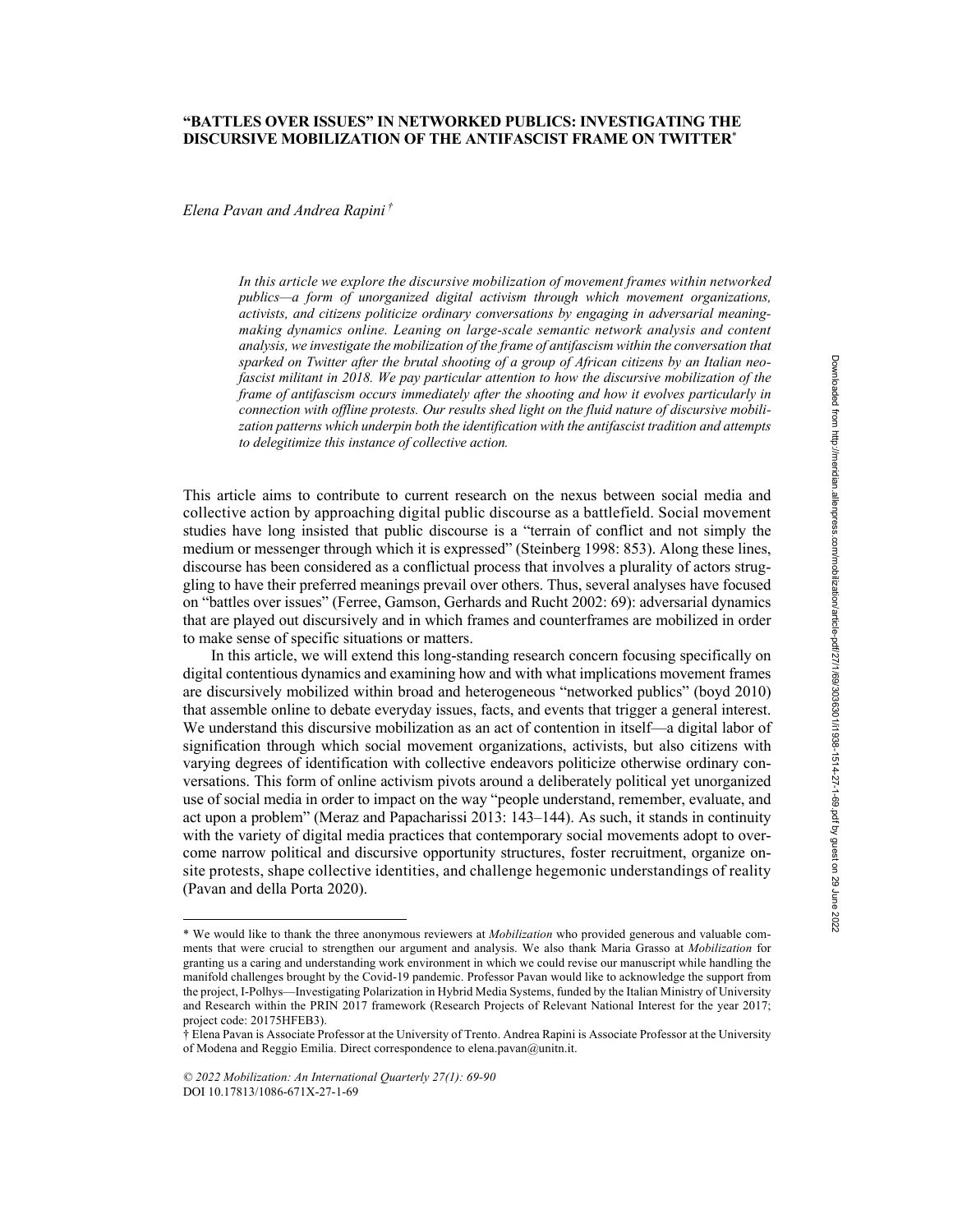At the same time, acts of discursive mobilization within networked publics lie at the margins of conventional online protest activities. As these acts follow facts or events that often occur beyond the realm of contentious politics, they resonate with those forms of "everyday activism" (Mansbridge and Flaster 2007) through which individuals seek "to redress a perceived injustice [in their own life while taking] this action in the context of, and in the same broad direction as, [a] social movement" (ibid.: 628). For this reason, the mobilization of movement frames within networked publics implies greater levels of sparseness and spontaneity in comparison to digital tactics performed by movement organizations and activists (Earl and Kimport 2011) or that develop in looser forms around Facebook pages or ad-hoc protest hashtags (Gerbaudo 2016; Papacharissi 2016; Theocharis, Lowe, van Deth and García-Albacete 2015).

However, differently from more proper forms of everyday activism, this type of online action is not geared toward producing "everyday outcomes" that mostly benefit individual actors (Mansbridge and Flaster 2007: 628). Rather, movement frames are appropriated, personalized, and widely circulated through Facebook posts or tweets to affect public interpretations of specific issues or events. To this aim, social media play a key coordination function as they interconnect individual instances of activism, make them visible in the public space, and set in motion the formation of large-scale online networks of "connective action" (Bennett and Segerberg 2013). Nonetheless, social movement frames rise to prominence and affect public opinion if they manage to prevail over those proposed by a variety of other actors, including movement opponents, who share with activists and concerned citizens an interest in defining the terms of the public debate. In this sense, movement frames are mobilized online within large-scale digital battles, following patterns that necessarily react—when they do not directly adapt to—those of competing frames.

In what follows, we explore this adversarial labor of signification by studying the forms it takes in the context of online networked publics, and by analyzing how it evolves in connection with mobilization processes on the ground. Our research approach combines a large-scale semantic network analysis with the granularity of qualitative content analysis to investigate the discursive mobilization of the frame of antifascism within the Twitter debate that sparked after the brutal shooting of a group of African citizens at the hands of an Italian neofascist militant, in 2018. The shooting triggered the reaction of a multiplicity of groups, who organized several antifascist and antiracist protests that took place a week after the attack. However, prior to the protests, the shooting spurred a massive online conversation in which a multitude of users—including activists and supporters of the antifascist movement—tried to make sense of both the incident and the evident persistence of a fascist and colonial memory in the country.

Drawing on an analysis of both the semantic networks generated by users tweeting about the shooting and selected tweets, we seek to unveil the forms and implications of the discursive mobilization of antifascism at two interrelated levels. At the discursive level, we consider the heuristic potential of antifascism as a frame and in terms of its ability to thematically affect the broader conversation about the shooting. At the mobilization level, we explore how the presence and articulation of this frame becomes entwined with mobilization processes on the ground.

The article is organized as follows. We first discuss existing research on the manifold ways in which digital and discursive dynamics intersect with collective action processes. We then outline the peculiarities of the online discursive mobilization of movement frames within networked publics. Next, we illustrate our case study as well as data collection and analysis procedures. Finally, we summarize the main results of our analysis and conclude by reflecting on the discursive mobilization of movement frames as a form of contention.

## **DIGITAL MEDIA, AND THE VARIOUS ROLES OF DIGITAL DISCOURSE**

Over the last decade, a growing body of research has addressed the implications of pervasive digital media, and of the discursive dynamics that result from their use, for collective action processes. First, the employment of digital media has been studied in connection with the structural, organizational, and ideational dimensions of collective action, thus renewing the "classic agenda" of social movement research (McAdam, Tarrow and Tilly 2001). Second, a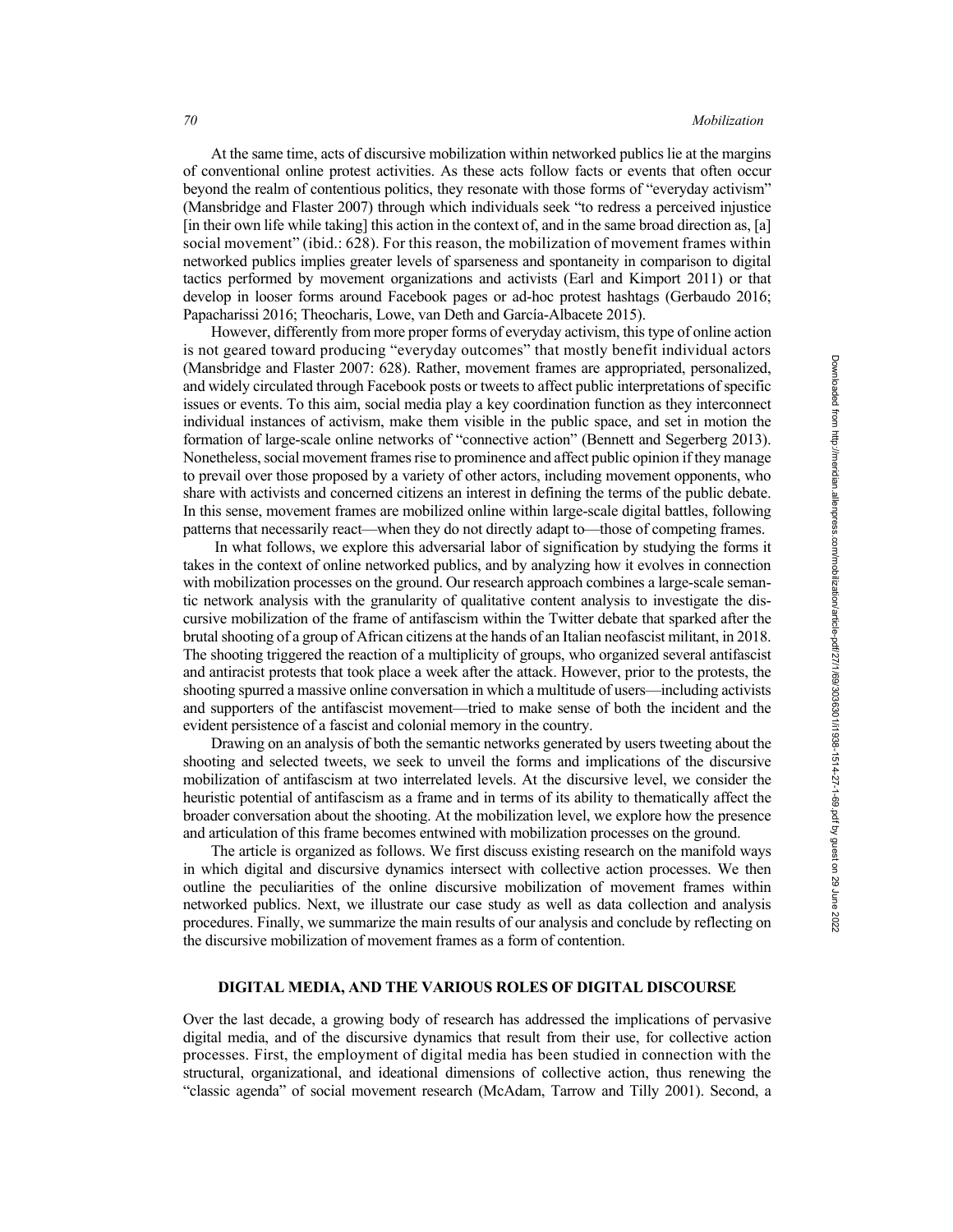wealth of empirical evidence has been produced that focuses more specifically on the implications of digital interactions for the coordination of offline protests, but also for the shaping of collective identities. Third, further attention has been paid to digital discourse and the contentious nature of digital framing and meaning-making processes.

#### *Renewing the Classic Agenda*

Thanks to their unprecedented communication and networking potentials, digital media expand the range of mobilization opportunities, supplementing—often narrow—political and discursive opportunities with new spaces where to act collectively and circulate movement messages (Cammaerts 2018). In this context, collective endeavors can unfold entirely in the digital space, as illustrated by the protests against the Internet Piracy Law (Bennett and Segerberg 2014) or the "strategic voting movement" during the 2000 US elections (Earl and Kimport 2011). However, online communications have also been found capable of fostering offline political engagement as they enrich personal networks that are conducive to individual mobilization (Crossley 2015) and increase individual perceptions of internal and collective political efficacy (Halpern, Valenzuela and Katz 2017).

Greater possibilities for digital communication also impact on the organization of collective endeavors. On the one side, digital communication can "supersize" already existing collective instances (Earl and Kimport 2011); on the other, it enables new forms of digital organization in which peer production and information curation facilitate the coordination of crowds that often lack common motivations to mobilize, and endorse different action frames and programs (Bennett, Segerberg and Walker 2014). Indeed, since digital media allow for more personalized forms of "connective action" (Bennett and Segerberg 2013), engagement in collective endeavors is detached from formal membership in social movement organizations and adherence to their action frames. Thus, the massive turnout in the 15M movement was the result of a multitude of individuals finding common ground to take action through online, personal appropriations of the encompassing frame "real democracy now" (Anduiza, Cristiancho and Sabucedo 2014). This flexibility has proved important also for online engagement in high-risk protests, such as those of the Occupy Gezi movement, although an affiliation with consolidated political organizations remains important to sustain on-site participation over time (Mercea, Karatas and Bastos 2018).

The widespread adoption of digital media furthermore expands action repertoires that sometimes mix online and offline tactics, but which can also sustain an entirely digital protest, as in the case of e-mail bombs or Distributed Denial of Services attacks (Van Laer and Van Aelst 2010). Moreover, other than enacting hybrid action repertoires, collective actors perform "communication repertoires": whole sets of "media practices that social movement actors might conceive as possible and then develop in both the latent and visible stages of mobilization, to reach social actors positioned both within and beyond the social movement milieu" (Mattoni 2013: 47).

Looking at processes of collective identity creation within digital spaces, scholars have sought to understand how the flexibility and, to some extent, the volatility of online engagement practices couple with the formation of collectivities that share a sense of belonging and common orientation toward action (Gerbaudo and Treré 2015). In this respect, Stefania Milan (2015) highlights a tension between processes of collective identification that lie at the foundation of movement dynamics and what she calls "politics of visibility," where individual experiences and forms of expression become pivotal. Within this tension, she argues, the collective is not disintegrated but, in fact, experienced and reinterpreted through individual uses of platform features, such as image and video posting or text sharing.

## *Digital Interactions and the Development of Protests*

Although studies that are more in line with the classic agenda have assigned a prominent environmental role to digital media, they have left the substance of digital discourse in the background. Thus, scholars have brought digital interactions and contents to the forefront,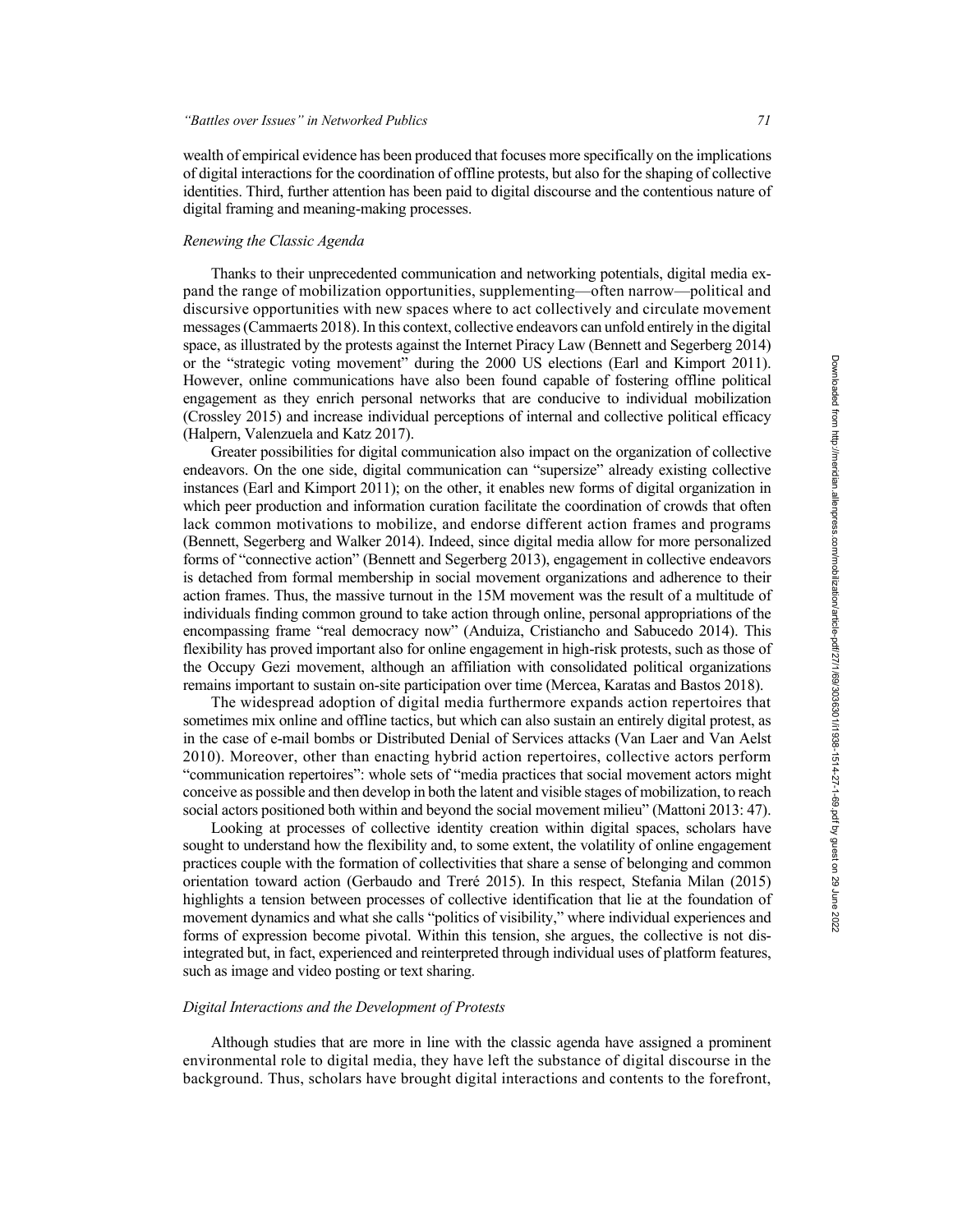shedding light on how these help coordinate protest, sustain the construction of collective identities, and expand the reach of contentious activities beyond the place in which they occur.

In this respect, empirical research looks at different mobilizations and occasionally comes to different conclusions. Research that compares anti-austerity movements in Spain, Greece, and the United States has found that the majority of the contents that were channeled by protest tweets did support the political and logistic organization of protests only to a minor degree, whereas they mostly widened the debate about movements themselves and the issues they address in different countries (Theocharis et al. 2015). Conversely, other accounts show that social media contents not only enlarge the recruitment base as in both the Occupy! and the Indignados movements (Gaby and Caren 2012; González-Bailón, Borge Holthoefer, Rivero and Moreno 2011), but also foster protest organization—as, for example, the joint use of hashtags enables diffusion and brokerage mechanisms that, in turn, facilitate coordination between different groups and scale-shift dynamics (Tremayne 2014).

Further explorations of online interactions on Twitter shed light on their relevance for movement ideational dynamics. Looking at posts about environmental protests in Romania that were shared on both Twitter and Facebook, Dan Mercea (2018) argues that these platforms encouraged the construction of collective identities that unify diasporic communities and provide transnational support to local protests. Similarly, during the progressive mounting of the *Occupy!*  movement, group brokerage mechanisms were accompanied by frame alignment processes that were played out through the careful drafting of tweets (Tremayne 2014).

Moreover, investigations of online communication networks have pointed to the complication of leadership and power dynamics within online spaces. In their study of Twitter communications during the mobilization of the Spanish Indignados, Sandra González-Bailón and her colleagues (2013) show how online exchanges that facilitated the organization of the *acampadas* were driven by "hidden influentials": accounts created during the protests, which rose quickly to prominence and structurally supported influential nodes in the diffusion of protest messages. Along similar lines, Lance Bennett and Alexandra Segerberg (2014) discuss the extent to which power dynamics that permeate collective endeavors are redefined online in terms of different "power signatures," depending on how attention and recognition are distributed within communication networks established during mobilizations.

Finally, attention has been paid to the interconnections between online exchanges and on-site protests. In this respect, some studies stress the generative potential of digital media that activate online movements which then move to the offline space, as in the case of the *tsunami blanco*  justice movement in Guatemala (Harlow 2011). More often, however, research focuses on the fluid interplay between online and offline dynamics, stressing the fact that digital media activity paves the way for on-site protests. Thus, Andreas Jungherr and Pascal Jürgens (2014) have shown that a growing social media activity determined the overnight escalation of protests against infrastructural railway projects in Stuttgart. In other cases, scholars have highlighted how digitally enabled participation helps shorten the distance between individuals and on-site protests, thus expanding the reach of collective action, fostering the convergence of heterogeneous crowds within large-scale coalitions (Fisher, Dow and Ray 2017), and narrowing the gap between rural and urban areas (Bastos, Recuero and Zago 2014). However, comparative research has shown that online and offline participation dynamics can remain disjointed even within the same collective endeavor (Bastos, Mercea and Charpentier 2015).

#### *Networked Framing and Affective Publics*

A third strand of research centers specifically on meaning-making processes that take place at the level of digital discourse. As such, it contributes to clarify the symbolic power of online communications and also the conflictual nature of digital practices of signification.

Focusing on Twitter, Sharon Meraz and Zizi Papacharissi use the term "networked framing" to describe how online discursive interactions produce "dominant frames that shape the form of news narratives [and] enable both a content-based (substantive) and sentiment-based (affective)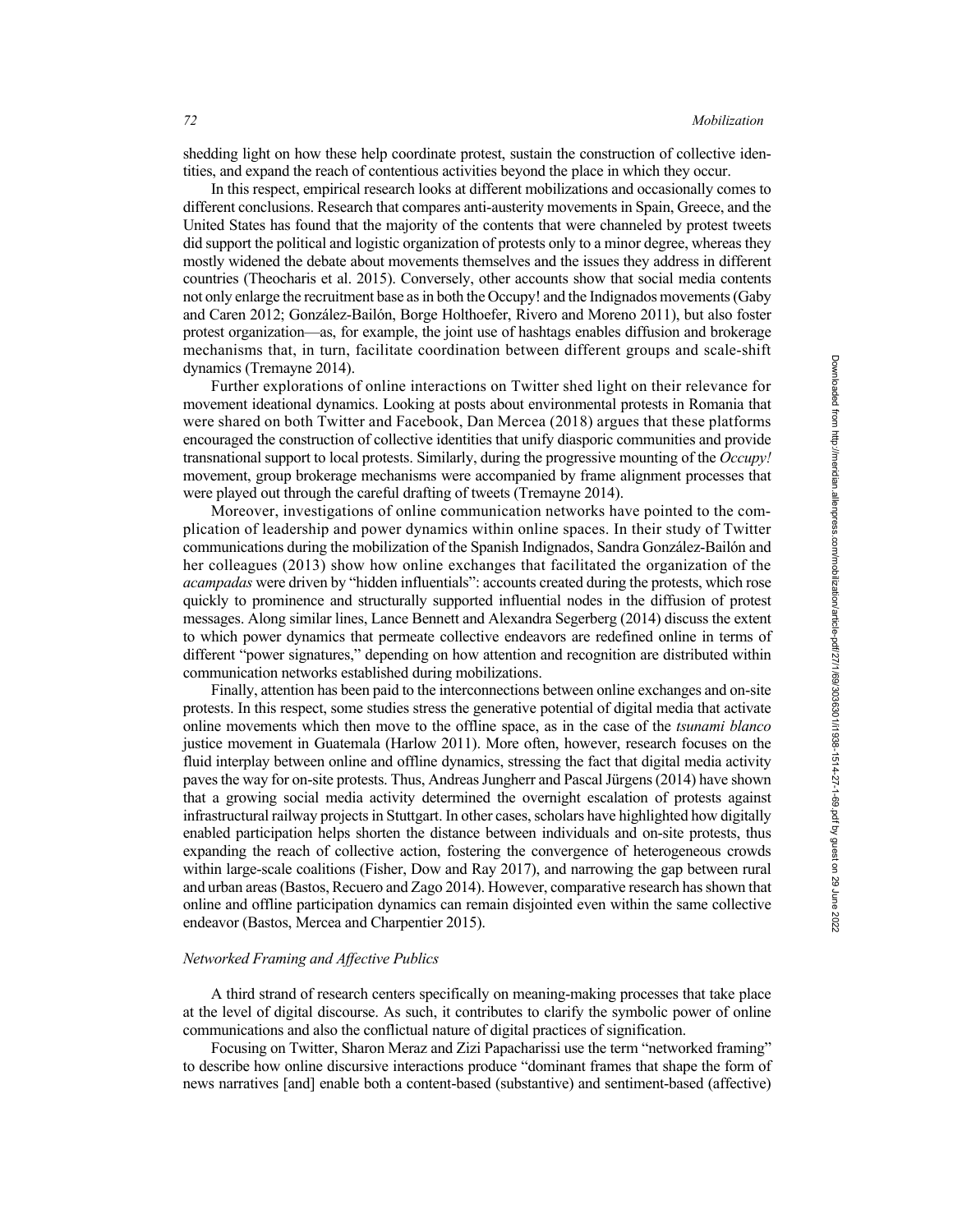understanding of an issue" (2013: 143–44). Contentious networked framing is produced by a multitude of actors, who aggregate within "networked publics—that is, publics that are restructured by networked technologies and [which] are simultaneously (1) the space constructed through networked technologies and (2) the imagined collective that emerges as a result of the intersection of people, technology, and practice" (boyd 2010: 39). Much like predigital publics, networked publics allow a variety of actors to converge for many different purposes, among which civic participation and public engagement. As digital formations, though, they enable spaces and modes of interactions that are configured by digital media features.

Close inspections of Twitter discussions channeled by protest hashtags in 2011, as well as by hashtags referring to the 2015 refugee crisis, show that networked framing processes are inherently conflictual and often take the form of a battle for "hashtag stickiness or traction [that] symbolically comes to represent the ebb and flow of an issue's interpretation longitudinally" (Meraz and Papacharissi 2013: 144). During the Egyptian protests of 2011, this battle resembled more traditional, internal "frame disputes" (Benford 1993) that were played out mainly within a large crowd of individuals mobilizing against the regime (Papacharissi 2016). In other cases, this battle consisted of adversarial dynamics in which social movement opponents redefined the meaning of protest hashtags by coupling them with other hashtags or with contents expressing opposite ideologies (Papacharissi 2016; Siapera, Boudourides, Lenis and Suiter 2018).

Contextualized within contentious dynamics and often assembled around protest hashtags or Facebook pages, networked publics and networked framing assume a strong political value and become crucial to the unfolding of collective action. Digital networked publics are indeed the preferred spaces for connective action, as they bind disorganized crowds together and turn them into "affective publics": communities—however ephemeral—that are sustained by highly individual interpretations, personal frames, subjective experiences and, at the same time, by generalized feelings of belonging and solidarity (Papacharissi 2016). Rooted in the long-standing efforts of social movements to establish themselves as counter-publics while openly challenging institutions and parties (Fenton and Downey 2003), affective publics exert a unique "semantic agency" (Papacharissi 2016) which bears several implications. On the one hand, they exercise a pre-mediation effect in that they construct discursively and, therefore, orient protests before these happen (Gerbaudo 2016; Papacharissi 2016). On the other hand, they function as "networked counterpublics" that aggregate around Twitter hashtags and help overcoming both the under- and the misrepresentation, within mainstream narratives, of nondominant groups such as women, nonbinary gender identities, and people of color. In doing so, affective publics also enable an alwayson process of community building that sustains protest and participation in the long run (Jackson, Bailey and Foucault Welles 2020).

# **PULLING THREADS TOGETHER: DISCURSIVE MOBILIZATION WITHIN BROADER NETWORKED PUBLICS**

In only a decade, collective actions have come to include a multiplicity of ephemeral, individual, and distributed acts of digital communication, which are performed by a variety of actors that are not necessarily affiliated with social movement organizations and their action programs (Bennett and Segerberg 2013). Thus, spaces and modes of action have amplified, political collectives have taken shape more spontaneously, and a plethora of information and communication exchanges have reinvigorated organizational and symbolic processes that sustain collective endeavors.

Nonetheless, as in the study of offline protests (Yates 2015), a persistent attention to moments of visible protest compensates for such an increased recognition of both the diffused nature of contentious dynamics and the political relevance of our "digital everyday." So far, research has indeed focused primarily either on the way organized collective actors integrate digital media into their courses of action or on the contents that are produced and circulated on movement Facebook pages or protest hashtags. Conversely, the gaze has rarely been turned toward the mobilization of movement frames and ideas within the myriad of daily conversations that develop in social media to discuss issues, facts, and events that trigger a general interest.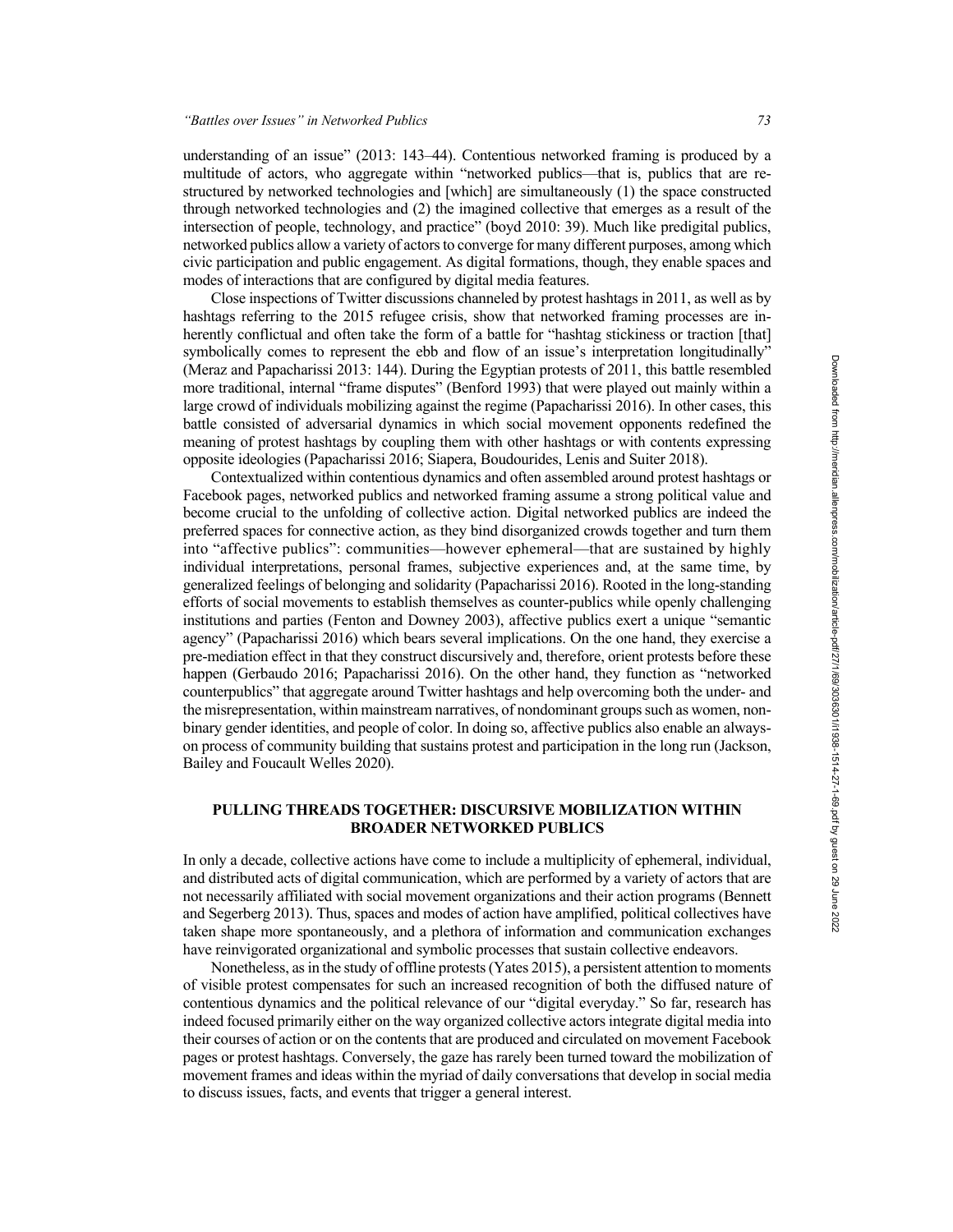Entering this sort of networked publics greatly increases a movement's chances to impact rapidly on collective understandings in the space of the everyday, independently from the organization of online or offline protests. In continuity with what existing research on the nexus between digital media and collective action has shown, also the discursive mobilization of movement frames is highly personal and not monopolized by social movement organizations. Rather, it builds on distributed contributions delivered by both organized and "everyday activists" (Mansbridge and Flaster 2007) who, especially through digital communication flows, engage with a multitude of facts and events that they may perceive as unjust, problematic, or worthy of direct intervention. In reaction to these encounters, resonating movement frames are activated and then widely circulated through digital acts of "everyday talk" (Mansbridge and Flaster 2007), with the precise aim of politicizing otherwise ordinary conversations.

As they inject their tweets and Facebook posts with movement frames, social movement actors and everyday activists capitalize on diffused, collective identities while further contributing to their development. In this way, digital discursive dynamics not only foster the convergence of dispersed contributions, which enrich mobilization processes, premediate offline protests, and expand the debate around issues tackled by movement actors (Theocharis et al. 2015). Crucially, they also build a bridge between these "affective publics" (Papacharissi 2016) and other networked digital publics formed by a variety of actors—from single citizens to journalists, political leaders, civil society organizations, and movement opponents—who share an interest in the same issues or events while endorsing different political identities and perspectives.

In this context, dynamics of competition and contention that have been outlined by the literature on networked framing processes do, in fact, become more complex, and the risk that movement interpretations are diluted, or even obscured, is magnified. More relevantly, the digital labor of signification that pivots around movement frames must balance spontaneity with the arduous task of internal coordination as well as with the need of keeping in consideration and where necessary—opposing interpretations, views, and narratives that other participants put in circulation.

Against this background, our study begins by addressing three research questions:

- First, to what extent do movement frames affect the overall conversation that unfolds within broader networked publics? More specifically, how prominent and strategic do they become amidst all those that are mobilized by other actors interested in the same issue or event?
- Second, what meanings do movement frames channel, and what functions do they perform with respect to courses of collective action?

While placing conflict precisely at the level of digital discourse, the online mobilization of movement frames can (and often does) entwine with processes of offline mobilization. Where existing research on the nexus between digital media and collective action confirms the existence of a tight link between online and offline mobilization patterns, it often stresses the manifold contributions of online framing practices with respect to the organization and the unfolding of offline protests. Conversely, less attention has been paid to the ways in which offline mobilization and protest dynamics affect discursive mobilization patterns, possibly harshening digital adversarial dynamics and fostering a change in the meanings being channeled through movement frames. Hence, our study seeks to answer a third research question:

• How do offline mobilization processes and protests intersect with movement frames and meaning-making activities within networked publics?

## **CASE STUDY**

On February 3, 2018, Luca Traini, a twenty-eight-year-old man from a small city in central Italy named Tolentino, jumped in his car armed with a 9-gauge Glock pistol, fifty bullets, and a 24 centimeter knife. After reaching the nearby city of Macerata, Traini fired his gun at nine people,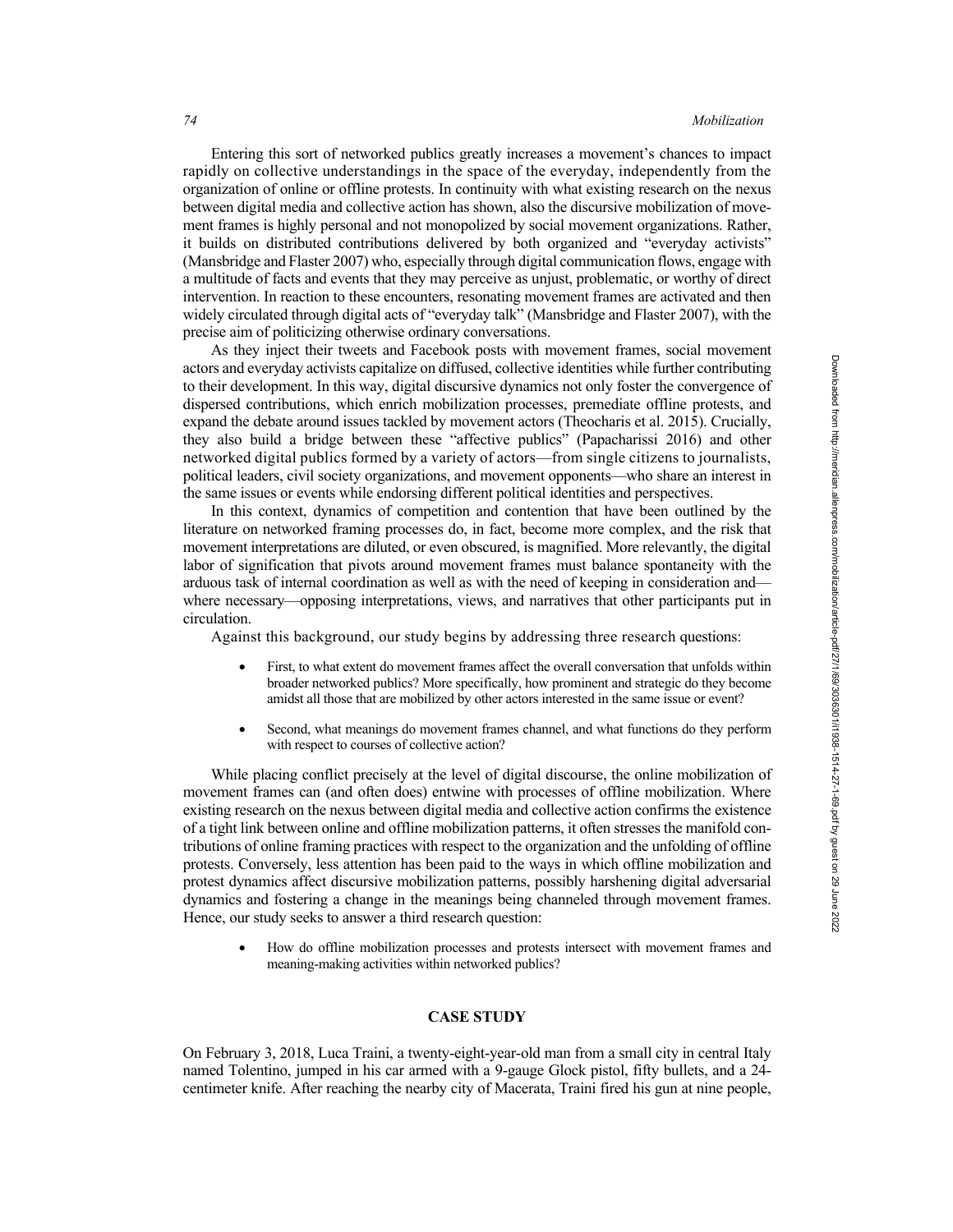injuring six. They were all African citizens. His declared motive was to avenge Pamela Mastropietro, a young girl with a history of drug abuse whose dismembered body had been found only a few days earlier, in two abandoned suitcases. The investigations rapidly led to Innocent Oseghale, a Senegalese citizen with a criminal record for drug dealing. Oseghale was immediately arrested, and he was already in custody by the time Traini decided to avenge Pamela's death. After firing his gun, Traini surrendered to arrest while standing on the city's war memorial, erected in 1932 by Mussolini's fascist regime, holding an Italian flag and making the fascist Roman salute. He was soon identified as a militant of the Italian neofascist scene, but also as a candidate of the right-wing party Lega, running in the local elections in Corridonia, another small town in the province of Macerata.

Instantly condemned—at least formally—by all public authorities and by the (majority of) public opinion in both legacy and digital media, Traini's attack triggered a collective response. The day after the shooting, the social center Sisma circulated an online call to participate in a national demonstration, which was supposed to take place in Macerata. Although the local administration banned the protests, it did not stop the organizers; in fact, a week after the shooting, on February 10, several antifascist and antiracist demonstrations took place all over Italy—from Macerata to Palermo, Milan and Turin, passing through Piacenza, a city in the Emilia Romagna region where protesters engaged in violent clashes with the police.

The organization of antifascist protests across Italy speaks to the liveliness of the memory of antifascism, a key symbolic resource for collective mobilization in the country. Indeed, in stark contrast to the many attempts to relegitimize the fascist experience and ideology, Italian antifascist memories have periodically been recovered and resignified, often flanking the resurgence of protests that, over time, have adopted more or less violent repertoires (Rapini 2006). In all its brutality, the Macerata shooting triggered a new wave of protests as it provided yet another piece of evidence of a persistent colonial and fascist memory in the Italian context (Giuliani 2018), of its appeal for younger and more disadvantaged sectors (Traverso 2019), and of its infiltration in the Italian party system (Passarelli and Tuorto 2018).

However, the protests did not take place exclusively offline. As soon as the news of the shooting spread, a massive online discussion developed in which citizens, civil society organizations, trade unionists, politicians, journalists, and activists tried to make sense of the event and to deal with its evident ideological ramifications. Among the many aspects that were debated, antifascism emerged even before and, in reality, independently from Sisma's call for mobilization. Thus, the discursive mobilization of the antifascist frame constituted a form of protest in its own right: an immediate and explicit attempt to revamp collective resistance against a never dormant fascism that was evidently infiltrating into Italian society and politics. With the launch of Sisma's call for mobilization, patterns of online and offline mobilization entwined, with protests being organized on the ground and the antifascist frame continuously mobilized in the online discussion.

In what follows, we analyze the discursive mobilization of the antifascist frame in the networked public that debated the shooting on Twitter. We will see how prominent this frame became and what role it played, the meanings that were channeled through it, and how its discursive mobilization entwined with and, indeed, was affected by patterns of mobilization on the ground.

#### **DATA AND METHODS**

In order to trace the boundaries of the networked public that assembled on Twitter to discuss the shooting, we followed the conventional approach that binds the formation of these collectivities to the use of specific hashtags (Bruns and Highfield 2016; Meraz and Papacharissi 2013; Papacharissi 2016; Siapera et al. 2018). Tweets were collected via the Twitter Streaming API if they contained at least one of the following hashtags: #macerata, #traini, #lucatraini. In total, we collected a set of 30,000 original tweets posted from February 3, 2018 (the day of the shooting) to February 16, 2018 (a week after the offline protests) and authored by 11,366 unique users, which were retweeted  $193,000$  times.<sup>1</sup>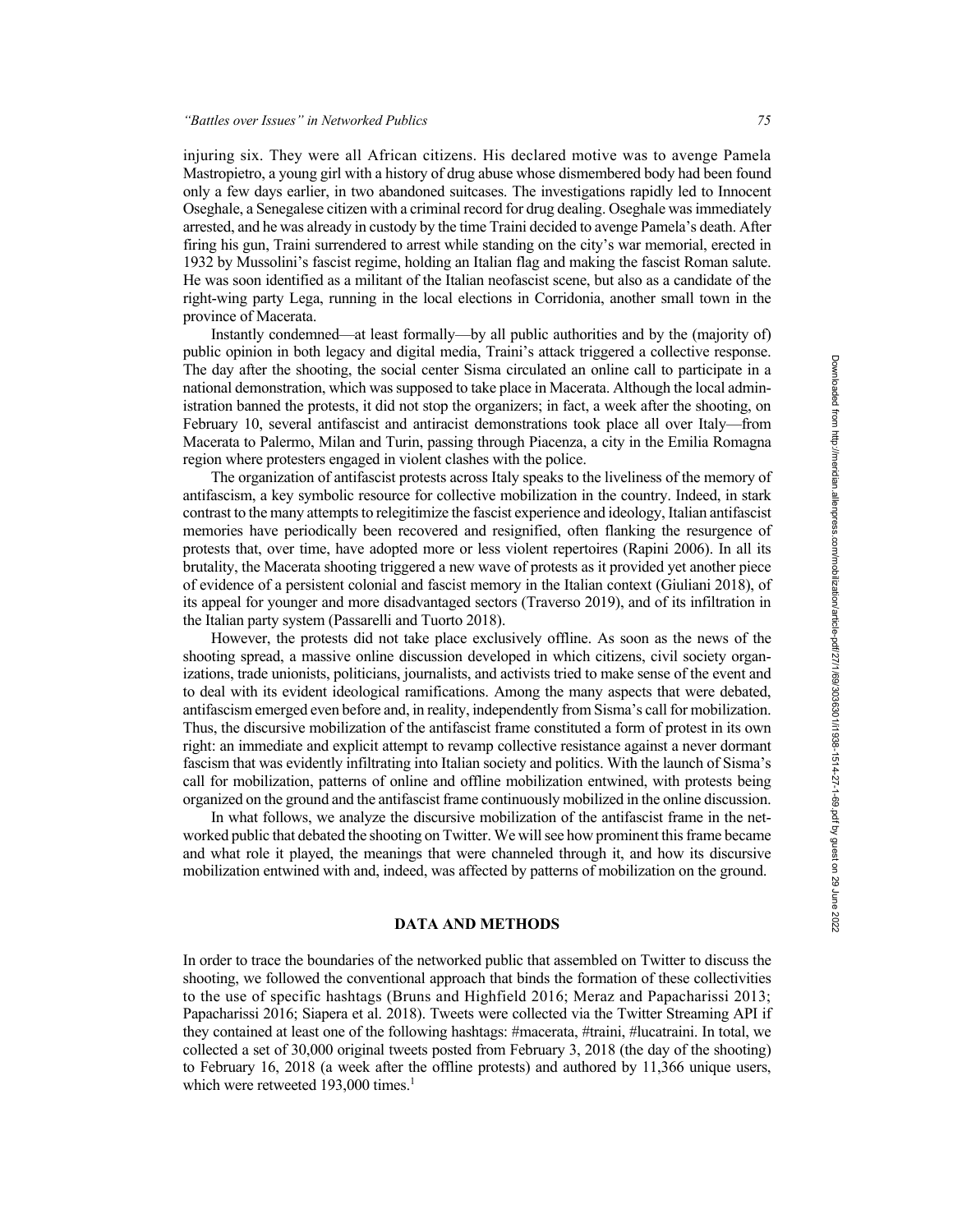Undoubtedly, ad hoc publics that assemble around topics are not limited to communities that take shape on particular social media platforms, let alone around specific hashtags (Bruns and Highfield 2016). Moreover, even within Twitter, anchoring publics to specific hashtags means excluding all those contributions that—albeit pertinent—were delivered without using any specific content markers (Hanna 2013). These considerations certainly hold true in our case study: the overall conversation that was triggered by the shooting did unfold across a plurality of platforms and media outlets, and many inputs were delivered without necessarily making use of selected hashtags (or of any hashtags at all). Without claiming to be a precise reproduction of the entire debate, our mapping of the networked public's Twitter discussion of the Macerata shooting nonetheless provides a useful entry point to understand the discursive mobilization of movement frames. Indeed, the public that assembled around the three anchor hashtags engaged in an "outright and deliberately public communication" (Bruns and Highfield 2016: 65) about the shooting. It did so on a platform—Twitter—that was not only widely diffused in Italy at that specific moment (We Are Social 2018) but that also has a persistent agenda-setting impact on the country's mainstream media (Marchetti and Ceccobelli 2015).

The overall "rhythm" (Papacharissi 2016) of the conversation we mapped is illustrated in figure 1. As our data show, tweeting was more intense during the day of the shooting, and then rapidly declined. A new peak of activity occurred on February 10, in conjunction with offline protests. In order to analyze possible interactions between networked framing processes and on-site protests, we divided the collected tweets into two different subsets: the first contains tweets published before the demonstrations (February 3–9); the second contains tweets published from the day of the protests onward (February 10–16). Despite the fact that the two subsets cover the same time span, the number of tweets and unique users that were included in each subset differ substantially (table 1). Regardless of this, during the two periods, the conversation was marked by the general features that typically characterize Twitter discussions (Gonzáles-Bailón, Borge-Holthoefer and Moreno 2013): a rather low average of tweets, compared to the maximum number of tweets sent by the same user; a small proportion of users tweeting more than average; a large share of users tweeting only once.



**Figure 1.** The overall rhythm of the conversation on the Macerata shooting (February 3–16, 2018)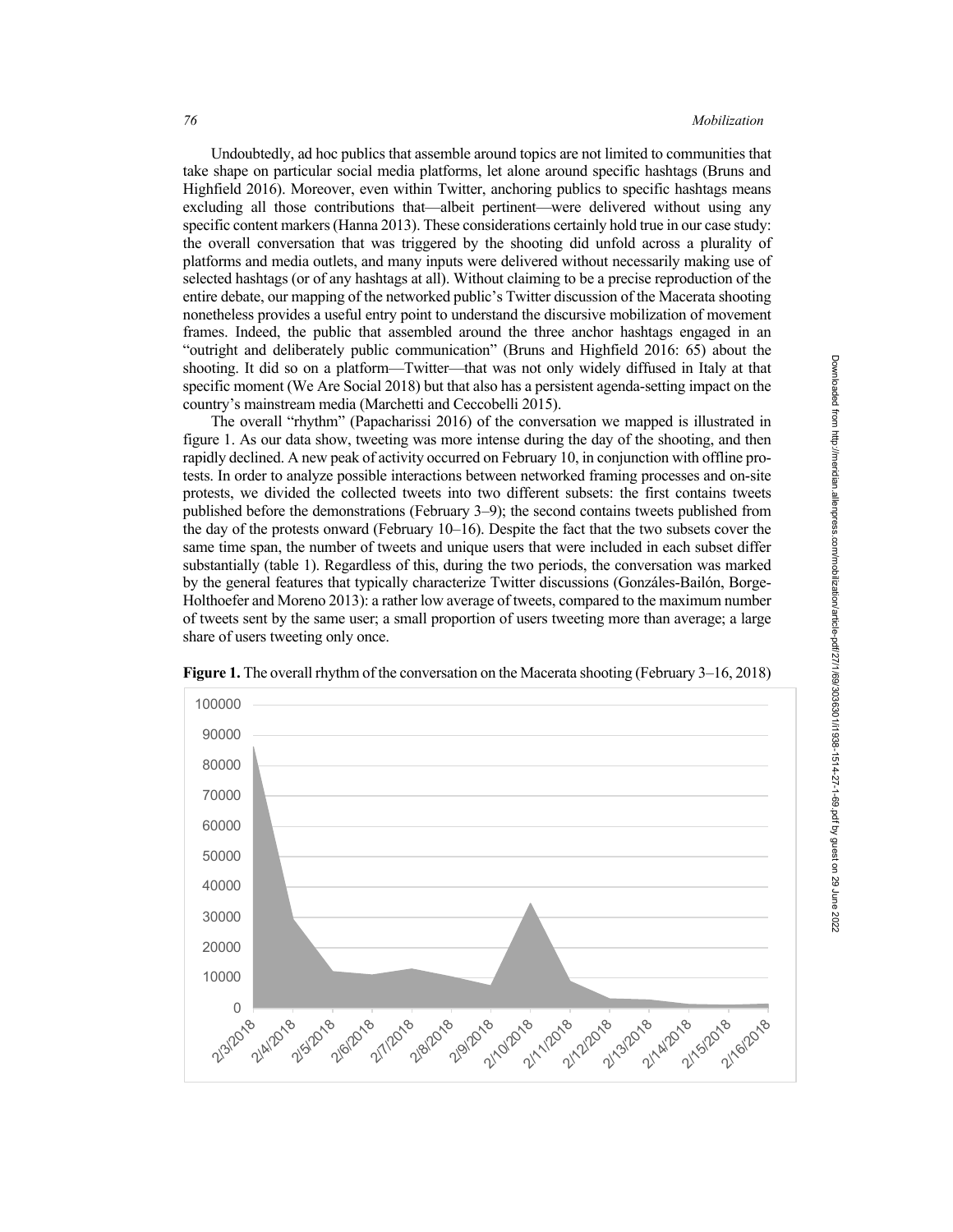|                               | Overall Observation | <b>First Period</b> | Second Period   |
|-------------------------------|---------------------|---------------------|-----------------|
|                               | Period              | $03/02 - 09/02$     | $10/02 - 16/02$ |
| Tweets collected              | 30.000              | 23.245              | 6.755           |
| Unique users                  | 11.366              | 9.914               | 3.256           |
| Average number of tweets sent | 2.64                | 2.34                | 2.97            |
| (SD)                          | (5.70)              | (4.60)              | (3.06)          |
| Tweets sent (min-max)         | $1 - 321$           | $1 - 255$           | $1 - 255$       |
| Very active users $(\% )$     | 5.88%               | 6.11%               | 7.74%           |
| Users tweeting only once      | $60.5\%$            | 63%                 | 65.3%           |

**Table 1.** Main Features of Total Datasets and Subsets

## *Semantic Network Construction and Analysis*

We analyzed the tweets in the two subsets using a two-step approach that combines the potentials of large-scale semantic network analysis with the granularity of qualitative content analysis. Compared to quantitative content analysis techniques, which focus on word frequency and presuppose the independence of concepts, semantic network analysis is based on the premise that "differences in prominence and meaning […] are not due to the identity and frequency of individual concepts, but […] to the embedding of concepts in networks" (Diesner and Carley 2011: 767). Hence, semantic networks allow us to simultaneously evaluate the presence of specific concepts and the meanings created through their associations.

Our semantic networks are formed by the hashtags that co-occur within the same tweet, which are tied together by an undirected edge.<sup>2</sup> We looked at the discursive mobilizations of the antifascist frame by examining the position of antifascism-related hashtags (that is, hashtags carrying the  $\#$ antifa $*$  prefix).<sup>3</sup> Consistently with previous studies, we centered our attention on hashtags in view of the fact that they "create visibility for a message and also, can be the message themselves, not only marking context but also changing and adding content to the tweet" (Recuero, Zago, Bastos and Araújo 2015: 3). More specifically, we considered hashtags as key devices to enact networked framing practices within networked publics (Meraz and Papacharissi 2013; Papacharissi 2016; Siapera et al. 2018) and, following Raquel Recuero and colleagues (2015), we recognized their association within tweets as a strategy to convey specific narratives but also to mobilize specific audiences. We performed the following, threefold analysis of these two semantic networks.

# *The Overall System of Meaning*

First, we explored network features at the macro level to infer the main characteristics of the system of meanings created by participants in the two periods. In doing so, we paid specific attention to network segmentation and centralization. Existing research connects the former to possibilities of coordination and information transmission within collective action networks, and the latter to the extent to which these processes are dominated by a handful of very well-connected nodes (Diani 2003). Within semantic networks, higher segmentation—measured particularly through the number of components in the network,<sup>4</sup> the percentage of isolate hashtags,<sup>5</sup> and the percentage of hashtags included in the network's main component (Pavan 2017)—points to a variety of framing strategies enacted during the discussion. Instead, higher centralization, measured as the variance in hashtag centrality (Freeman 2002 [1979]), suggests that the conversation tends to revolve around a small group of key hashtags that represent the main frames being mobilized during the discussion.

#### *Identification of Prominent Frames*

Second, we examined the prominence of and the role played by antifascism as a frame within the conversation. To this end, we focused on the core of the two networks, $6$  identified prominent frames, and examined the presence of antifascism among these frames. Drawing on Kathleen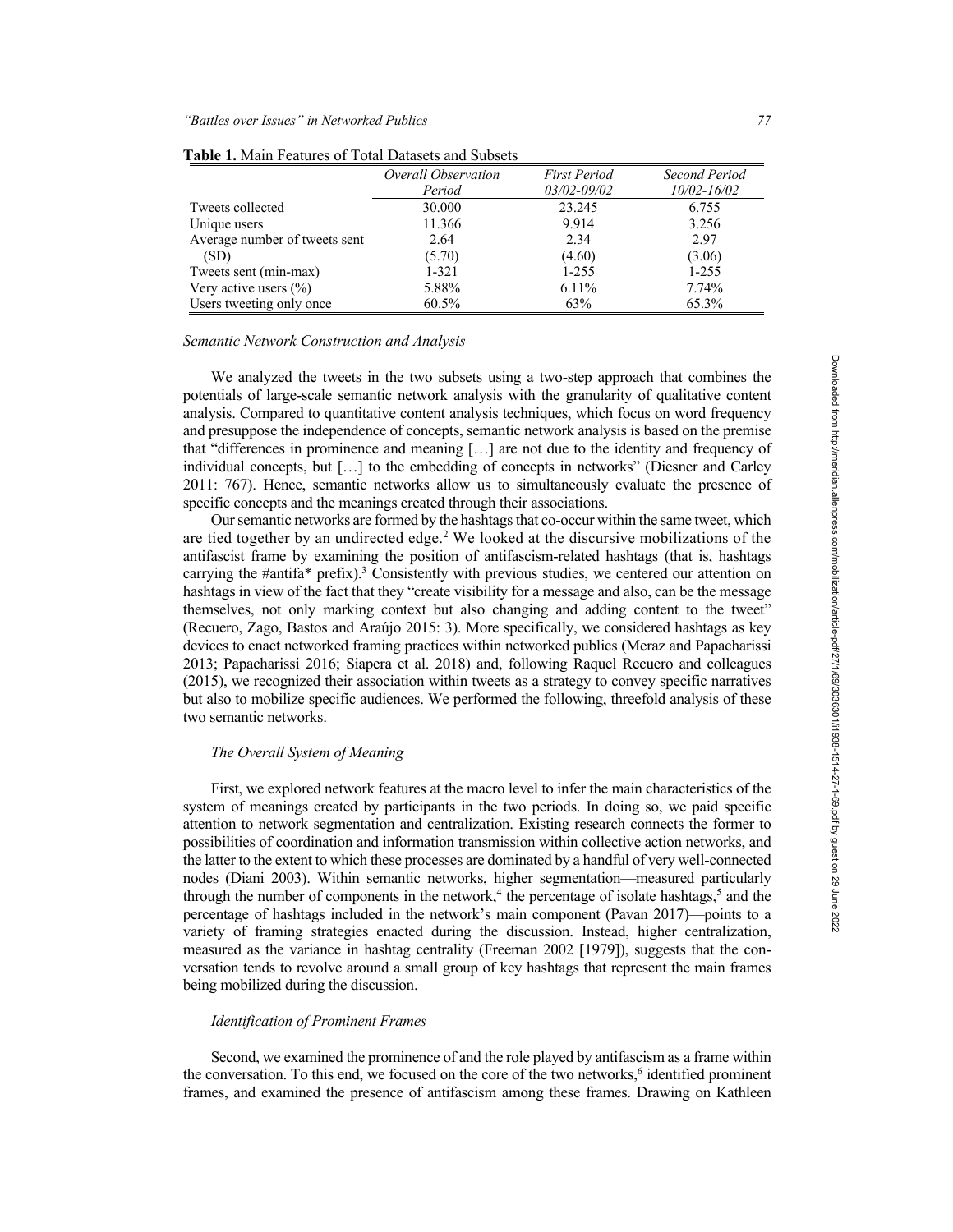Carley and David Kaufer's (1993) classification of semantic network nodes, we identified prominent frames as nodes scoring higher in terms of density (i.e., connected to a greater share of other nodes), conductivity (i.e., mediating a higher number of network paths between unconnected nodes), and consensus (i.e., involved in frequent associations with other nodes). Thus, we considered as prominent frames all hashtags located within semantic network cores that rank higher in terms of degree—that is, these hashtags are connected to the largest share of other hashtags (density and conductivity)—and weighted degree, meaning that they are connected to the rest of the network by stronger associations (consensus).<sup>7</sup>

To assess the role played by the antifascist frame, we uncovered the thematic structure of the overall conversation by manually classifying the most central hashtags within blocks of broader topics being discussed by users. Following the approach outlined by Elena Pavan and Arianna Mainardi (2018), blocks were inductively defined starting from the evaluation of a hashtag's wording as well as of the content of the tweet in which the hashtag was inserted. We next examined the structural position occupied by the block containing antifascism-related hashtags using a group density study—a procedure that evaluates levels of cohesion within and between groups of nodes within a network (Borgatti, Everett and Johnson 2013).

# *Meanings Channeled Through the Frame of Antifascism*

Finally, we analyzed the meanings channeled into the broader conversation through the antifascist frame. Within semantic networks, "the meaning of a concept is the network that is activated when the node of interest is triggered" (Diesner and Carley 2011: 768). To grasp this aspect, we extracted the ego network of antifascism-related hashtags in the two subsets,<sup>8</sup> and we compared their structural characteristics to assess the level of embeddedness of antifascism within a closeknit meaning system. We then performed a study of cliques (Borgatti, Everett and Johnson 2013)<sup>9</sup> to identify hashtags "semantically closer" to antifascism-related ones insofar as they contribute, more often than others, to cohesive meaning subgroups that are formed in the conversation.

We next went back to our initial dataset and extracted 120 tweets containing antifascismrelated hashtags and semantically close hashtags. We concentrated on tweets that received a greater number of retweets as we acknowledge the power of this "mode of repetition" (Meraz and Papacharissi 2013: 155). We read these tweets several times and analyzed them qualitatively in a twofold way. On the one hand, leaning on the overall evaluation of the message's wording and tone (Papacharissi 2016), we assessed whether the tweet channeled a positive or a negative characterization of antifascism. We interpreted positive characterizations in terms of support for the antifascist frame and negative ones as attempts to delegitimize it. On the other hand, we identified the main reasons for mobilizing the antifascist frame. Following Robert Benford and David Snow (2000), we distinguished between a diagnostic function (i.e., identification of a problem), a prognostic function (i.e., identification of a proposed solution), and a motivational function (i.e., identification of a rationale for collective action). As framing tasks tend to overlap, we assigned each tweet with the main function it performed. Intersecting the characterization and the function of selected tweets, we elaborated more in detail on broader patterns of discursive mobilization of the antifascist frame within the broader conversation.

## **FINDINGS**

Soon after the news of the shooting spread, Twitter users began to engage in an online conversation through which they contributed to make sense of the event. Yet, this meaningmaking process evolved dynamically over time. As we mentioned, the conversation on Twitter did gradually resize: by the time the protests occurred, users were less eager to intervene in the discussion. The diminished number of tweets reflects the shrinking of the semantic network, whose size halved during the second period of discussion (table 2). In spite of this, the network centralization scores of the second period remain rather similar to those of the first, respectively, 0.18 and 0.16, signaling that in both moments users tended to rely on a limited set of hashtags when talking about the circumstances.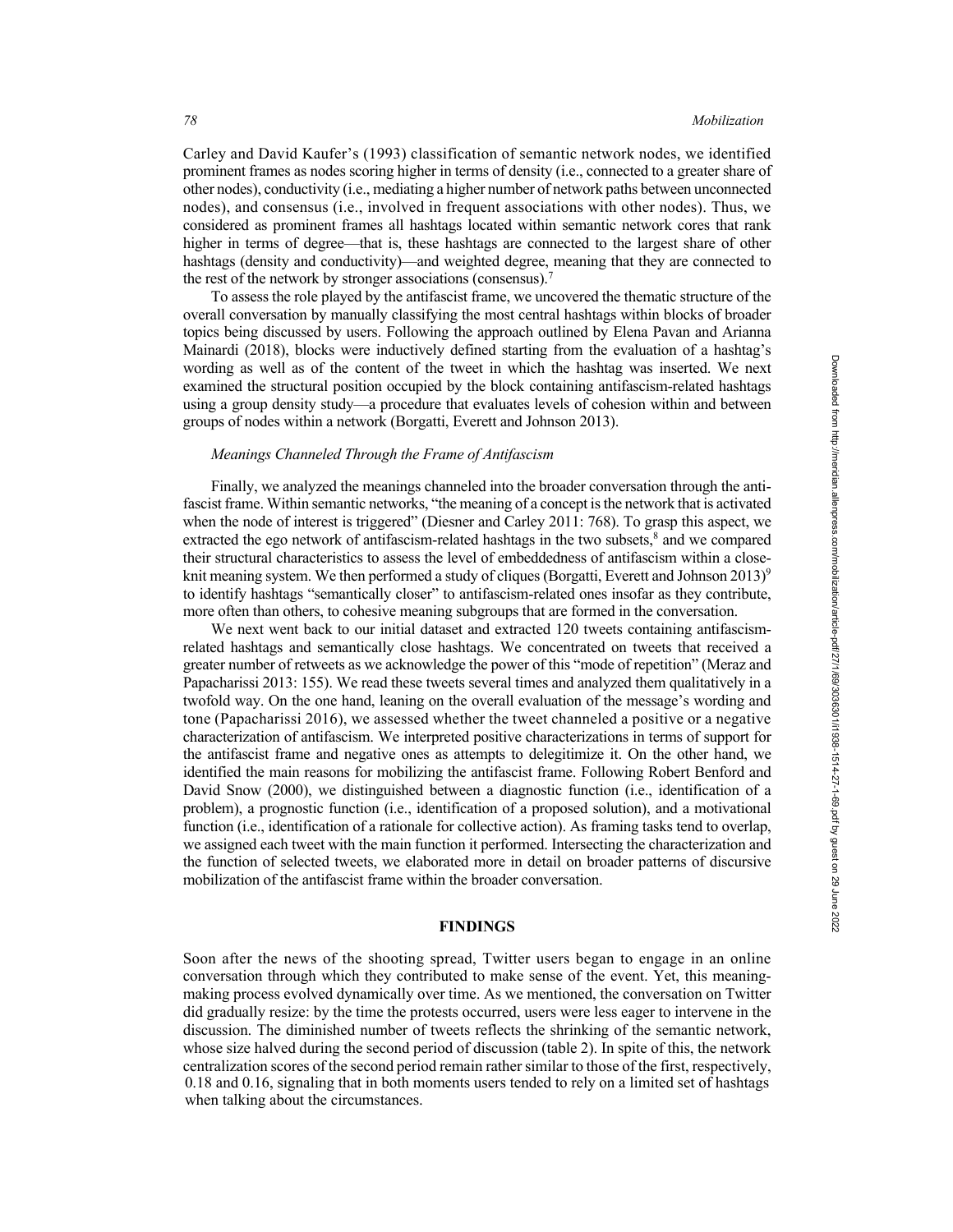|                                   |              | <u>Period 1 (February 3–9, 2018) Period 2 (February 10–16, 2018)</u> |
|-----------------------------------|--------------|----------------------------------------------------------------------|
|                                   |              |                                                                      |
| Nodes                             | 4394         | 2251                                                                 |
| Edges                             | 18.814       | 10.160                                                               |
| Min-Max Edge Weight               | 1-1510       | 1-1559                                                               |
| Average Tie Strength (SD)         | 8.31 (33.71) | 10.71 (45.59)                                                        |
| Centralization**                  | 0.18         | 0.16                                                                 |
| Density                           | 0.002        | 0.004                                                                |
| Components                        | 726          | 251                                                                  |
| Isolates                          | 13.65%       | 8.04%                                                                |
| Average Degree*                   | 1.34         | 3.02                                                                 |
| Inclusivity of the main component | 79.47%       | 84.45%                                                               |

| Table 2. Overall Network Features in the Two Periods. |  |
|-------------------------------------------------------|--|
|-------------------------------------------------------|--|

*Note:* \*= normalized scores; \*\*= computed on main component

## *Antifascism as a Prominent Frame*

At the core of the two semantic networks there is a set of hashtags that were frequently used in the discussion and were also connected to a broader share of other hashtags. These represent the prominent frames mobilized during the discussion. As shown in table 3, the frame of antifascism already rosed to prominence in the aftermath of the shooting, although its impor-

| <u>Period 1 (February 3–9, 2018)</u> |        |                 |                    |        |                 |  |
|--------------------------------------|--------|-----------------|--------------------|--------|-----------------|--|
| Hashtag                              | Degree | Weighted degree | Hashtag            | Degree | Weighted degree |  |
| salvini                              | 61     | 15884           | 10febbraio         | 22     | 2085            |  |
| pamela                               | 49     | 6925            | renzi              | 19     | 1916            |  |
| fascismo                             | 37     | 4720            | nigeriano          | 14     | 1865            |  |
| lega                                 | 37     | 4585            | fascisti           | 20     | 1668            |  |
| pd                                   | 28     | 3894            | antifascista       | 18     | 1599            |  |
| saviano                              | 13     | 3788            | anpi               | 16     | 1444            |  |
| pamelamastropietro                   | 30     | 3739            | erdogan            | 14     | 1401            |  |
| casapound                            | 19     | 3665            | razzista           | 15     | 1376            |  |
| minniti                              | 26     | 3517            | 5febbraio          | 15     | 1341            |  |
| fascista                             | 26     | 2818            | gentiloni          | 13     | 1278            |  |
| boldrini                             | 14     | 2724            | antifascisti       | 16     | 1159            |  |
| razzismo                             | 25     | 2713            | sparatoria         | 13     | 1129            |  |
| migranti                             | 19     | 2635            | piacenza           | 13     | 923             |  |
| berlusconi                           | 15     | 2256            |                    |        |                 |  |
| Period 2 (February 10-16, 2018)      |        |                 |                    |        |                 |  |
| Hashtag                              | Degree | Weighted degree | Hashtag            | Degree | Weighted degree |  |
| antifascista                         | 42     | 10823           | fascismo           | 19     | 3414            |  |
| piacenza                             | 30     | 6386            | razzismo           | 15     | 3041            |  |
| foibe                                | 23     | 6350            | milano             | 12     | 2881            |  |
| pamela                               | 31     | 5210            | antifascismo       | 18     | 2370            |  |
| antifa                               | 26     | 5201            | antifascisti       | 12     | 2117            |  |
| 10febbraio                           | 20     | 3892            | pd                 | 15     | 1593            |  |
| sanremo2018                          | 12     | 3706            | pamelamastropietro | 15     | 1164            |  |

# **Table 3.** Prominent Frames in the Two Semantic Networks.

*Note:* Sorted for weighted degree. For period 1 mean degree = 5,51 and SD = 7,16; mean weighted degree = 630,97; for period 2 mean degree =  $5,81$  and  $SD = 6,27$ ; mean weighted degree = 943,60.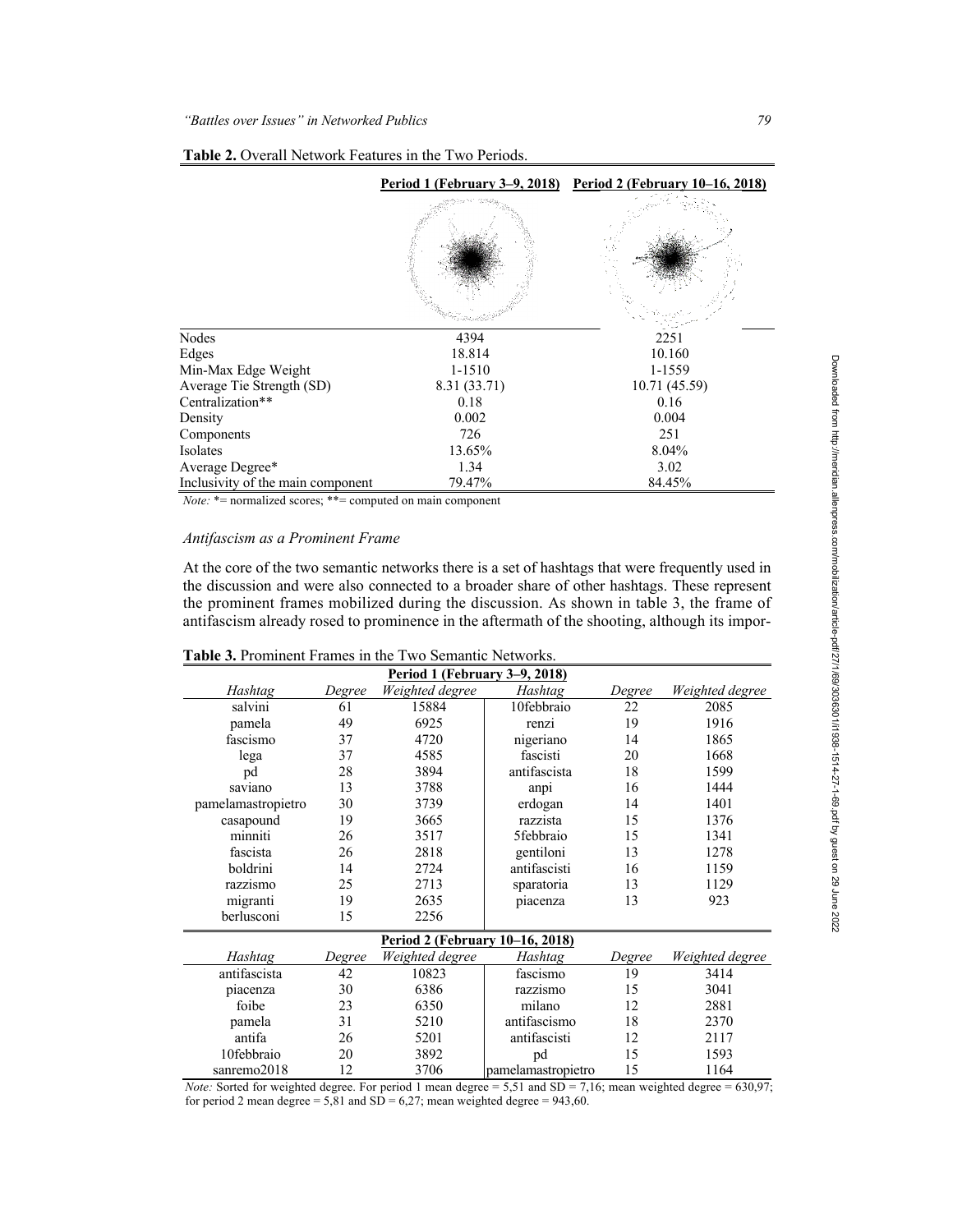|                |                                                   |                       | Period 1 (February 3-9, 2018)                                                                    | Period 2 (February 10–16, 2018) |                                                      |  |
|----------------|---------------------------------------------------|-----------------------|--------------------------------------------------------------------------------------------------|---------------------------------|------------------------------------------------------|--|
| Block          | Label                                             | Number of<br>hashtags | Hashtags                                                                                         | Number of<br>hashtags           | Hashtags                                             |  |
|                | Italian politics                                  | 10                    | #berlusconi #boldrini<br>#casapound #erdogan<br>#gentiloni #lega #minniti<br>#pd #renzi #salvini |                                 | # $pd$                                               |  |
| $\overline{2}$ | The shooting<br>and its<br>ideological<br>drivers | 8                     | #fascismo #fascista<br>#fascisti #migranti<br>#razzismo #razzista<br>#saviano #sparatoria        | 3                               | #fascismo #razzismo<br>$# \text{sanremo} 2018$       |  |
| 3              | The murder                                        | 3                     | #nigeriano #pamela<br>#pamelamastropietro                                                        | $\overline{2}$                  | # $p$ amela<br>#pamelamastropietro                   |  |
| 4              | Antifascism                                       | $\overline{2}$        | #antifascista #antifascisti                                                                      | 4                               | #antifa #antifascisti<br>#antifascismo #antifascista |  |
| 5              | Time and place<br>of protests                     | $\overline{4}$        | #10febbraio #5febbraio<br>#anpi #piacenza                                                        | 4                               | $\#10$ febbraio $\#$ foibe<br>#milano #piacenza      |  |

**Table 4.** Thematic Blocks in the Two Online Conversation Periods

tance was more limited compared to that of the Italian political scenario (e.g. #salvini, #lega, #pd), the murder of Pamela Mastropietro, and the connections between the shooting and racist and fascist ideologies (i.e. #fascismo, #razzismo). Conversely, with protests taking place on the ground, antifascism became the most prominent frame in the conversation. Hashtags referring to antifascism and standing at the core of the network not only multiplied but were also more frequently employed in conjunction with other hashtags. This implies that users intervened more often in the conversation by mobilizing this frame and, more importantly, that they made the overall conversation revolve around it.

A clearer picture emerges in the thematic structure underpinning the conversation. The qualitative classification of prominent frames led us to identify, for both periods, the same five blocks that, in turn, correspond to the broader topics discussed by users (table 4). The first block contains hashtags that connect the Macerata incident to the Italian political situation; the second pertains to the shooting and its ideological drivers, namely fascism and racism; the third block points back to the declared motive of the shooting (Pamela Mastropietro's murder); the fourth and fifth groups gather, respectively, antifascism-related hashtags and hashtags referring to the protests.

As shown in figure 2, which represents strong associations between the five blocks, $10$  in the aftermath of the shooting, the frame of antifascism enjoyed only limited prominence and played a rather peripheral role within the conversation, which tended to revolve around Italian politics (block 1). With the general elections approaching (March 4, 2018), users discussed the shooting often calling into question actors from both the left-wing government, led by Paolo Gentiloni (#pd, #minniti, #boldrini, #renzi, #gentiloni), and right-wing actors and forces: Matteo Salvini and his party (#salvini, #lega), Casa Pound (#casapound), and Silvio Berlusconi (#berlusconi). A high cohesion in this block implies frequent associations between the hashtags contained in it, which in turn point to a tendency to frame the shooting as a matter of internal politics.

The key role played by the topic of internal politics is further confirmed by the link between block 1 and block 2, on the ideological drivers of the shooting, and block 3, on the murder of Pamela Mastropietro. In this latter, the systematic association between hashtags that refer to the victim using her name (#pamela or #pamelamastropietro) but to her killer as "the Nigerian" (#nigeriano) suggests that the murder has often gained a racial connotation. The association between block 3 and block 1 bridges this racial element to the Italian political discussion, suggesting a reading of the murder as a matter of internal politics likely connected to migration issues. As for block 2, the various ways in which fascism and racism are brought to the fore of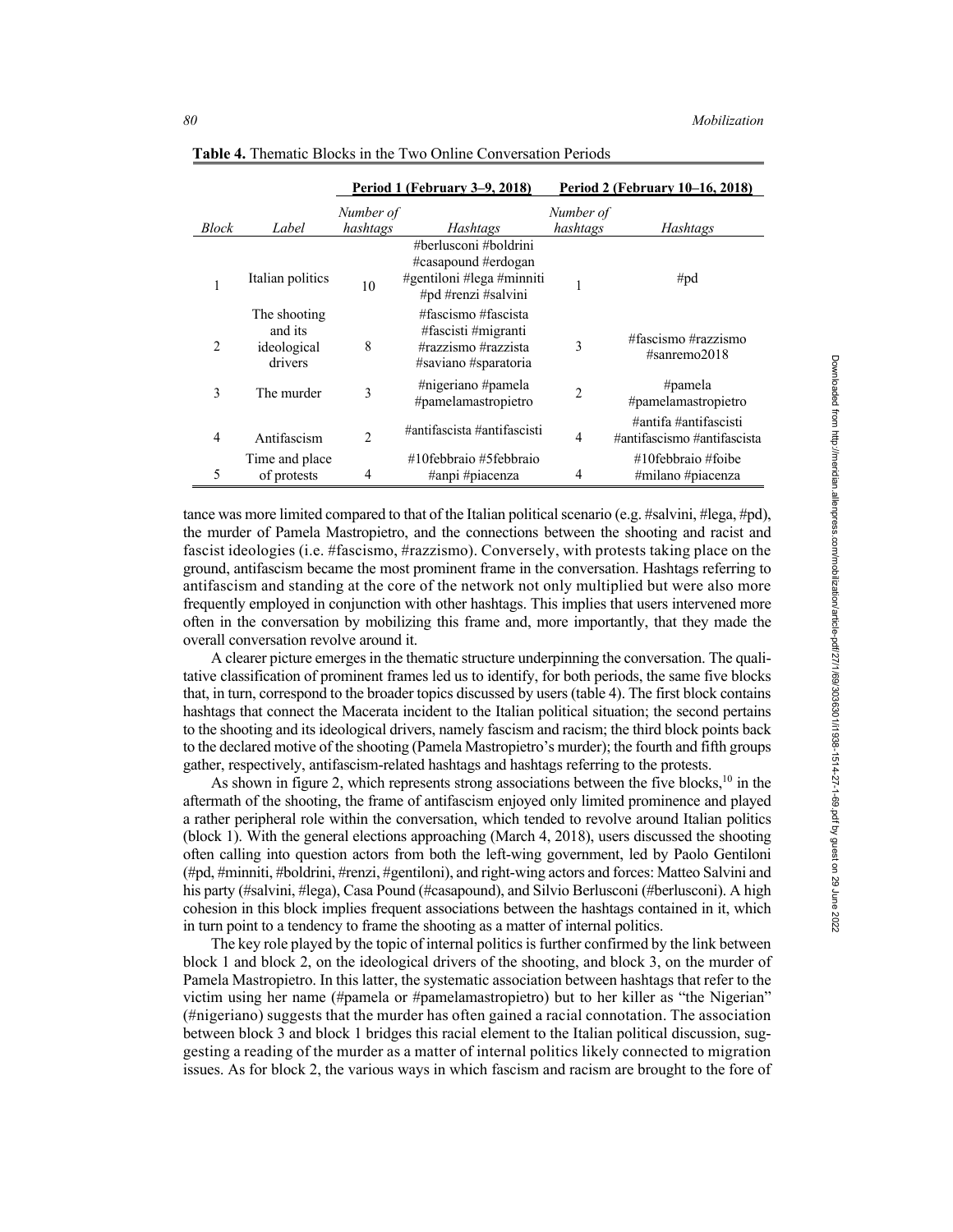

**Figure 2.** Image Matrix of Networks among Thematic Blocks in the Two Periods.

*Note:* Block 1 = Italian politics; Block 2 = the shooting and its ideological determinants; Block 3 = the murder; Block 4 = antifascism; Block  $\bar{5}$  = time and place of protests. Cutoff value based on network density ( $\Delta$ 1 = 0.33;  $\Delta$ 2 = 0.53). Circle size proportional to the weighted degree within blocks. Black circles = internally cohesive blocks.

the conversation suggests that participants used the shooting as an entry point to discuss the persistence of these ideologies in the country. However, a lack of internal cohesion in this block and its link with block 1 do indicate a preference to comment on fascism and racism in connection with the current internal political scenario, rather than to consider them as two complementary facets of the shooting.

In this first phase, block 4 on antifascism only connects to block 2 on the shooting and its ideological drivers. Together with the disconnection from block 5 on the protest events, this element points to a preference to discursively mobilize antifascism in order to discuss the shooting and its ideological ramifications, rather than to use it as a watchword to organize protests on the ground.

The situation appears to be quite different in the second period, when block 4 comes to unify and coordinate the whole discussion. While the first three blocks do not disappear, their prominence and connectedness are sensibly resized, and the topics they represent are all discussed in connection with antifascism (figure 2). More significantly, antifascism also becomes the frame to discuss the protest events taking place all over the country. Connections between blocks 4 and 5 are underpinned by the association between antifascism-related hashtags and hashtags referring to both the spaces and the time of the protests. With regard to the former, the sustained association between antifascism and the cities of #piacenza and #milano points to a polarized evaluation of the protests themselves: on the one hand, as something violent and negative, as shown by the clashes in Piacenza; on the other, as peaceful and highly participated, as in the case of Milan. When it comes to the latter, the natural emphasis on the day in which the protests occurred (#10febbraio) parallels a systematic insistence on one of the most controversial pages of the Resistance: the Foibe mass killings (#foibe) perpetrated by Yugoslav Partisans during World War II in the regions of Friuli Venezia Giulia, Dalmatia, and Istria (Pirjevec 2009). As these killings affected an undefined number of victims, including civilians, they have often been remembered, particularly by right-wing governments, in an attempt to delegitimize antifascism—as shown in 2004 by the second Berlusconi government, which instituted a national Foibe Memorial Day to be held every year on February 10. The temporal coincidence between the protests and the Memorial Day adds a second dimension to the polarization of the debate on antifascism, which is mobilized in a tension between the present and the past.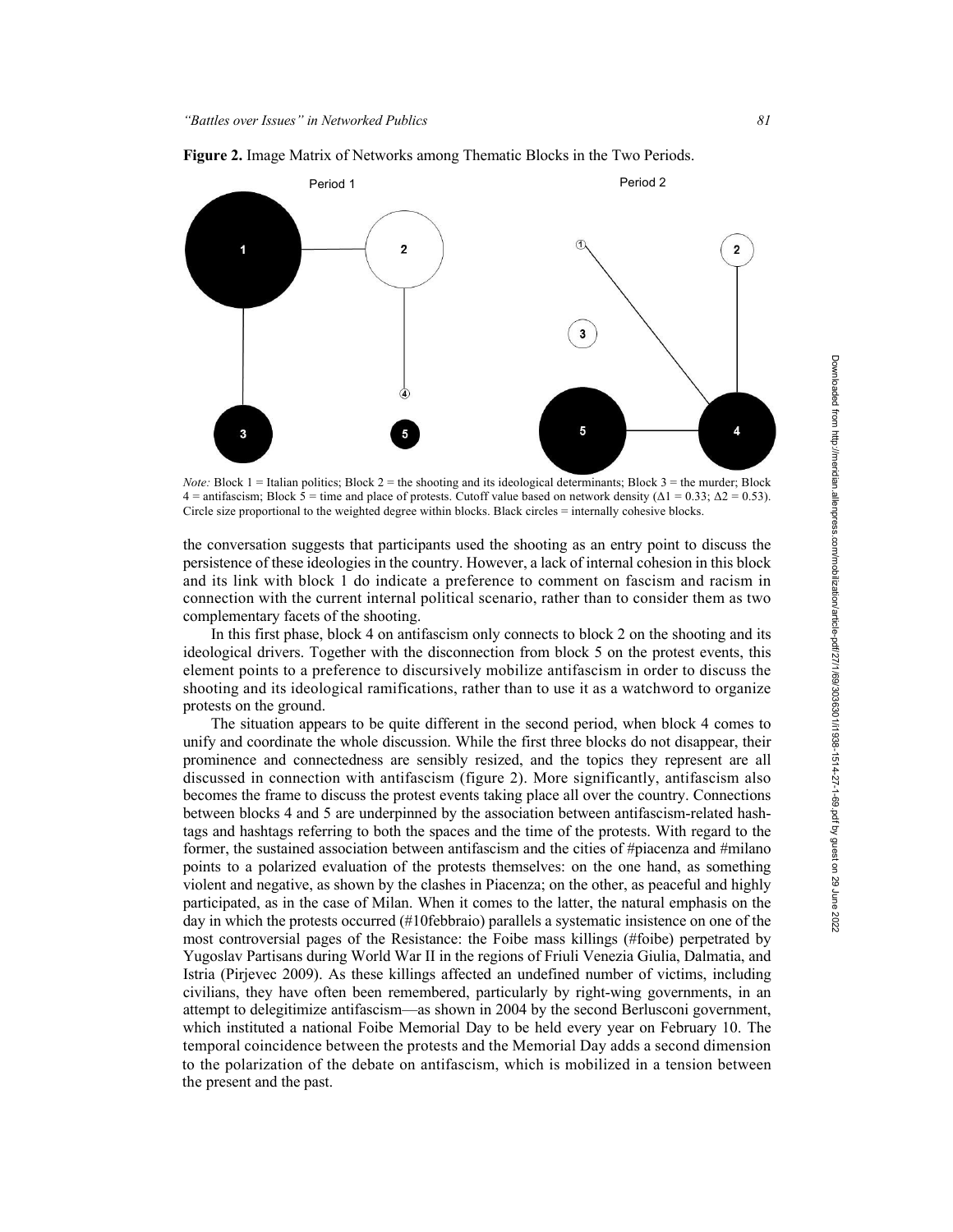### *The Changing Meanings of Antifascism*

While becoming more prominent and strategic during the second period of conversation, antifascism also acquired a different meaning. Table 5 illustrates the main features of the networks that formed around antifascism-related hashtags. As attention shifted toward the protests in Macerata and elsewhere, the size of the #antifa\* ego network doubled, thus confirming that the range of frames connected to that of antifascism broadened. Additionally, decreasing density values—indicating the extent to which hashtags that co-occurred with #antifa\* were also used together—and increasing brokerage scores—indicating the extent to which #antifa\* served to link unconnected hashtags—suggest that, in the second period, antifascism came to represent a symbolic glue holding together a plurality of frames that users mobilized separately.

Looking at cliques within #antifa\* ego networks allows us to explore more in depth how these structural modifications translated at the level of content. The increased number of cliques in the second ego network certainly follows from its larger size, but it also points to a greater embeddedness of the frame of antifascism within the discussion. Soon after the shooting, the prominence of the Italian political situation and of the ideological driving force behind Traini's attack led to more regular discussions of antifascism in connection with fascism (#fascis\*), migration (#migranti), key political actors in Italy (#salvini, #lega), and antiracism, the other watchword of the demonstrations (#antirazzis\*) (table 6).

In the second period, while #fascis\* is the hashtag that remained semantically closest to #antifa\*, antifascism was discussed more closely in connection with hashtags mentioning the protests (particularly the violent one in #piacenza and the widely attended one in #milano), the memory of the Foibe killings (#foibe), the murder of Pamela Mastropietro (#pamela), the social centers that promoted the demonstrations (#centrisociali), racism (#razzismo), and left-wing government actors (#PD and #boldrini).

While these results do suggest a semantic enrichment of the antifascist frame in the second period, a qualitative analysis of the most retweeted tweets containing *#antifa\** and related hashtags reveals a more complex scenario.



#### **Table 5**. *#Antifa\** Ego Network in the Two periods of Conversation.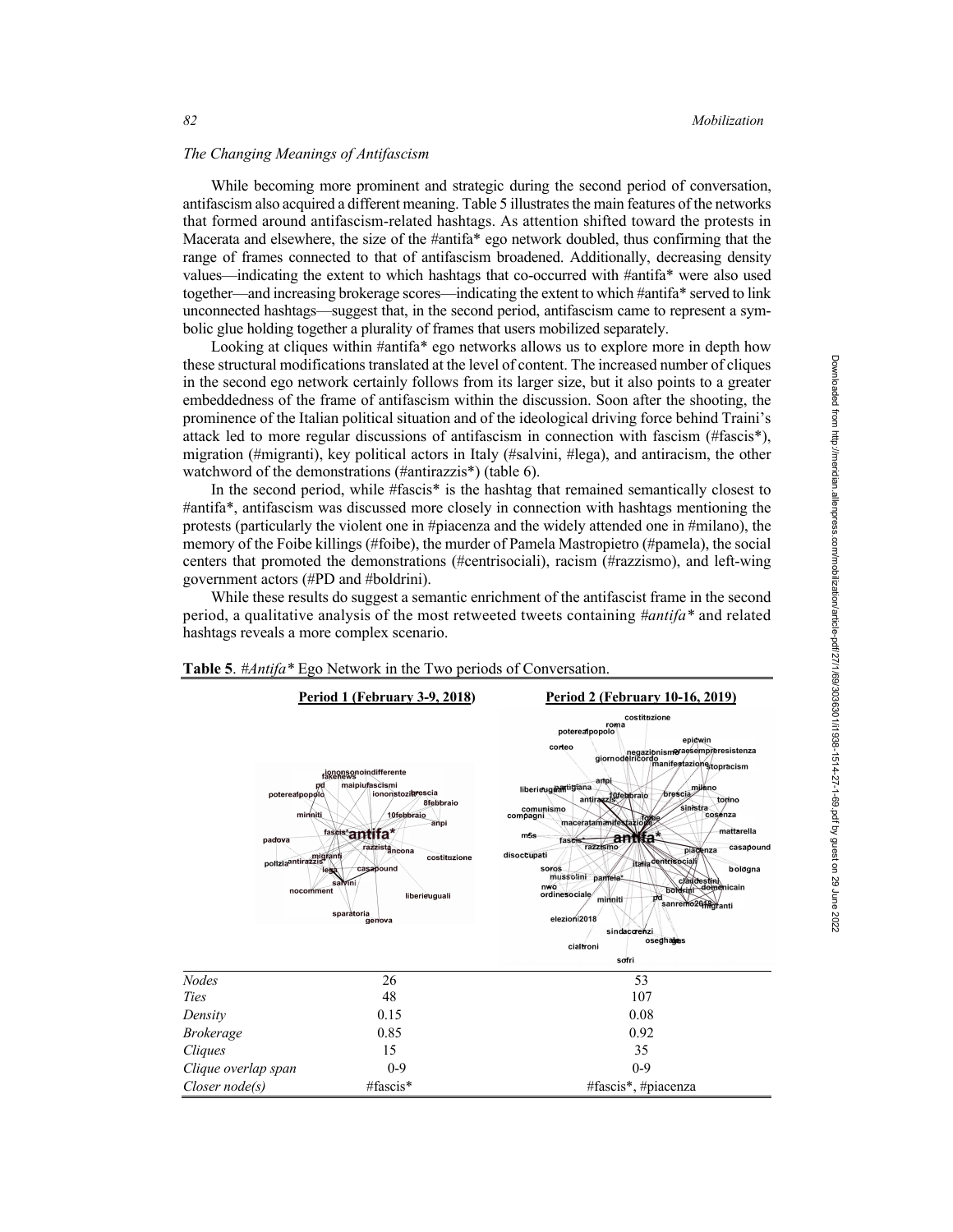|              | Period 1 (February 3–9, 2018) | Period 2 (February 10-16, 2018) |                |  |  |
|--------------|-------------------------------|---------------------------------|----------------|--|--|
|              | Clique Overlap                |                                 | Clique Overlap |  |  |
| Hashtags     | with #antifa*                 | Hashtags                        | with #antifa*  |  |  |
| #fascis $*$  |                               | #fascis $*$                     |                |  |  |
| #migranti    |                               | #piacenza                       |                |  |  |
| #salvini     | 4                             | #foibe                          |                |  |  |
| #lega        |                               | #pamela $*$                     | O              |  |  |
| #antirazzis* | 3                             | #razzismo                       |                |  |  |
|              |                               | #PD                             |                |  |  |
|              |                               | $\#$ milano                     |                |  |  |
|              |                               | #centrisociali                  |                |  |  |
|              |                               | #boldrini                       |                |  |  |

| Table 6. Hashtags in the #Antifa* Ego Networks with a Clique Overlap $\geq$ 3. |  |  |  |  |
|--------------------------------------------------------------------------------|--|--|--|--|
|                                                                                |  |  |  |  |

# *Online Meanings of Antifascism Immediately After the Shooting*

Although shortly after the shooting antifascism occupied a peripheral role in the conversation, the majority of tweets containing #antifa\* were authored by users who identified with its tradition, values, and legacy. The frame of antifascism was thus mobilized with a positive characterization, and it transversally performed a diagnostic, prognostic, and motivational function.

When used in a diagnostic fashion, the frame served to identify the persistence of fascism in Italy and to mark it as a core problem. The frequent association between #antifa\* and #fascis\* depicted fascism not as something distant in the past but, rather, as endemic to the current Italian political scenario, from the left to the right. This aspect is well demonstrated by a tweet by Giorgio Cremaschi, a renowned trade unionist and spokesperson for the left-wing coalition Potere al Popolo:

Prohibiting the constitutional #antifascist demonstration in #Macerata is an authentic act of #fascism for which the #PD and #Minniti are responsible. Shame on them and on their supporters.  $(08/02/2018;$  retweets = 98).<sup>11</sup>

The Democratic Party (an offspring of the former Italian Communist Party), its ministers (like Marco Minniti, the then Interior Minister) as well as the Macerata local administration are presented here as betraying not only their antifascist origins but, more radically, the country's antifascist roots—sealed in the Italian constitution "born from the Resistance."

At the same time, the frame of antifascism—in line with its tradition of resistance against persistent attempts to further institutionalize fascism within the Italian system—was also mobilized in order to offer a solution. Users thus reiterated the need for a necessary and daily commitment to resist the infiltration of fascism especially on the right side of the political spectrum. This prognostic function of the frame was activated especially through the combined use of #antifa\* and hashtags that refer to the Lega and its leader, Matteo Salvini. Particularly illustrative in this respect is the tweet authored by Beppe Caccia, a civil servant and a long-term activist in the field of migration and citizens' rights:

The author of the attempted killing of #migrants, which occurred this morning in #Macerata, is Luca Traini, the one in the bottom-right corner of the election poster of the #Lega led by #Salvini. #nocomment: only always #antifascist and #antiracist cc@Wu\_Ming\_Foundt.  $(03/02/2018;$  retweets = 82).<sup>12</sup>

Attached to the text were the pictures of all the Lega's candidates for the local elections in Corridonia, including that of Luca Traini. Opening institutional spaces to individuals like Traini was seen as the ultimate form of legitimization of fascism and is denounced in this tweet as a form of connivance between the right-wing party and Italy's neofascist scene.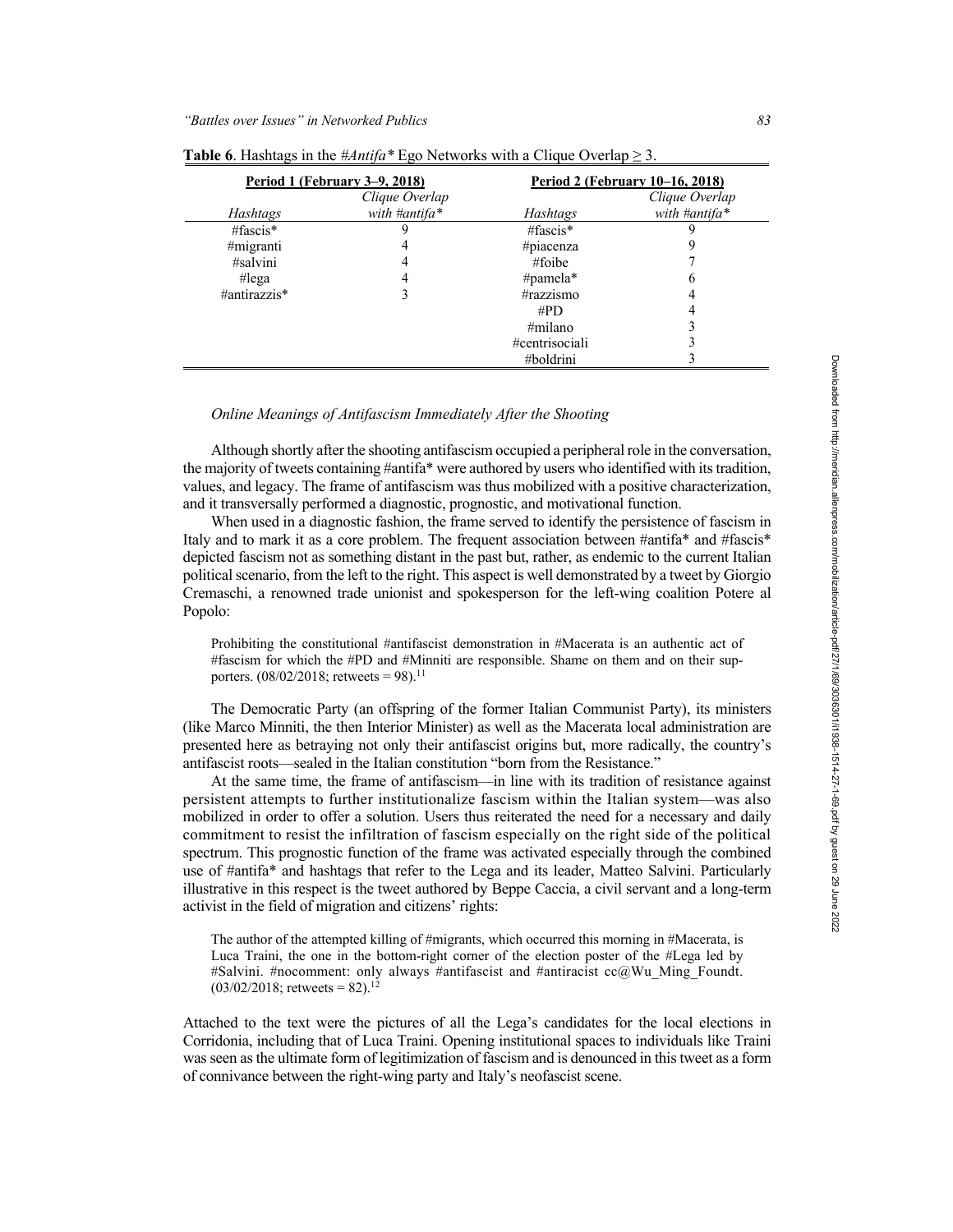In this first period, the antifascist frame was furthermore employed in a motivational way and as a watchword for a necessary reaction to the shooting, which was clearly identified as fascist and racist in other tweets. This function was activated by the mobilization of antifascism in connection with the second frame of the protests, namely antiracism (#antirazz\*), thus reproducing the conceptual bridge outlined in the call for mobilization that the social center Sisma launched soon after the shooting. The systematic association between the two hashtags was particularly persistent in tweets through which associations and groups endorsed the demonstrations that were to be held on February 10. This is the case of the media activist group Global Project, which documented the violent intervention of the police during an "antifascist walk" organized in Padua, a city in the North of Italy, on February 8. The resistance of participants both to police violence and to the provocations of neofascist activists who intercepted the walk served as a trigger to boost the call for participation in the "#antifascist and #antiracist national demonstration."<sup>13</sup> Similarly, the call launched by Sisma was amplified through the tweets of groups highly active in the fight against racial discrimination, such as Associazione Lunaria,<sup>14</sup> or the Group for Human Solidarity.<sup>15</sup>

### *Online Meanings of Antifascism During the Protests*

With demonstrations taking place in Macerata and elsewhere, antifascism not only became the main frame of the protest, overshadowing the antiracist one; more relevantly, it became the real center of attention and the main topic under discussion. However, the prevailing tone of tweets changed completely, and delegitimization attempts prevailed over endorsements.

Attempts at delegitimization were made particularly via the hijacking of the frame by movement opponents, who employed it in a diagnostic way and turned antifascism into the core of the problem. This is particularly evident in the tweets that combined #antifa\* with hashtags recalling the Foibe killings and the violent protest in Piacenza. The most retweeted message in the second period was authored by Matteo Salvini. Referring to a group of demonstrators in Macerata who allegedly exalted the Foibe killings, Salvini wrote:

#Macerata, #antiracist #antifascist demonstration, pro-migration and pacifist: several protesters sing "How beautiful the Foibe are from Trieste downwards." Turin, antifascist demonstration: rocks, bottles and homemade bombs against the police. Shame on you, worms. (10/02/2018; retweets =  $669$ ).<sup>16</sup>

Other highly retweeted messages consisted in attacks against demonstrators from other public figures that are ascribable to the Italian right-wing area, as in the case of Luca Marsella, a city council member for the far-right organization Casa Pound in a city near Rome. Marsella tweeted:

Remember the #antifascist demonstration in #Piacenza and the slogans about the #foibe in #Macerata because these are the #socialcenters. When these people mess with us and get slapped you should thank us instead of blaming us.  $(11/02/2018)$ ; retweets = 176).<sup>17</sup>

Commenting on the protests in Piacenza, other tweets focused on the clashes between demonstrators and police. They emphasized the "fascism of antifascists*,*"18 spoke of the "funeral of antifascism,"19 and identified the "resurgence of communism" as the country's real problem—as opposed to the "alleged return of fascism*.*"20 Thus, the association between antifascism, the Foibe killings, and Piacenza became the primary discursive device to divert the attention from the problems raised by Traini's attack.

In some cases, the overt opposition between antifascism and fascism—which, in the first period, had underpinned positive mechanisms of identification—was also used in the second phase, to expose the alleged hypocritical nature of the antifascist protests. For example, the association between #antifa\* and #fascis\* characterized the protests as being "out of history," as the conservative European deputy Raffaele Fitto claimed, "There is no risk of a comeback of #fascism in Italy but, rather, a problem of #security linked to the problem of #migration."<sup>21</sup>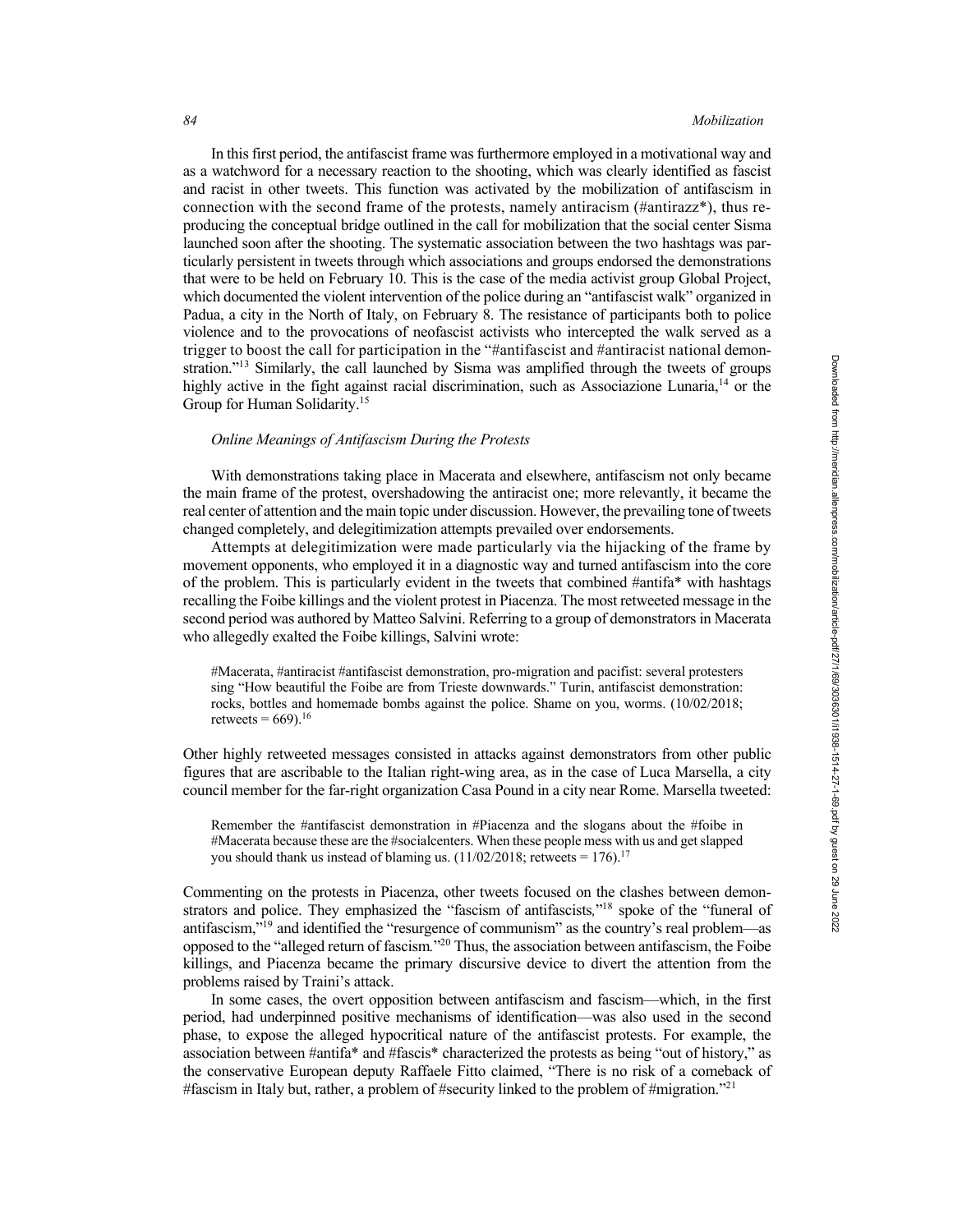This picture did not significantly change when we looked at tweets combining antifascism with other semantically close frames, like that of antiracism. In these tweets, users spoke of "parlor" antiracists," who "like #racism against Italians a lot."<sup>22</sup> Similarly, the mentions of Pamela Mastropietro also supported this delegitimization attempt. The most retweeted message containing both #antifa\* and #pamela\* claimed that, had Mussolini still been alive, Pamela would never have died and Traini would be a free man. At the same time, the tweet portrayed antifascists as "accomplices of the Nigerian murderers,"  $^{23}$  or, adding an antisemitic tone, as "servants of Soros and his New World Order."<sup>24</sup>

In contrast to this massive hijacking, a much feebler flow of tweets continued to channel a positive characterization of the antifascist frame and to motivate antifascist mobilizations on the ground. These supportive statements frequently associated #antifa\* with #fascis\* but also with #10febbraio, giving an online testimony of peaceful protests in order to counter the tones of the tweets that focused on Piacenza. In this respect, the most retweeted message with a positive take on antifascism was authored by a local section of the ANPI, the National Association of Italian Partisans, so as to amplify the voice of Lidia Menapace, a former partisan and Senator, who while marching in Macerata—claimed the following: "Participating is inevitable. . . . I am disgusted by those who put #fascism and #antifascism on the same level."<sup>25</sup>

Our analysis also pointed to a more contextual task that the antifascist frame performed in the second period, which we could hardly fit in one of the three categories we derived from literature. Indeed, some users overturned the hijacked frame, seeking to dismantle the delegitimizing devices that movement opponents employed in the conversation. This occurred particularly by reversing the association between #antifa\* and #foibe. For example, one tweet argued that the Foibe are a "prohibition mechanism aimed at blocking any attempt at a critical analysis of the 'homeland history' and any social antagonism in the present*.*"26 By linking to a blog post authored by Wu Ming, a collective of writers particularly active in the Italian social movement scene, the tweet offered a more articulated explanation of the Foibe as a discursive device completely transcending any historical reality and becoming—in the words of the historian of myths, Furio Jesi (2011: 24)—a "language of ideas without words." The joint combination of the argument made in the tweet and in the blog post aimed at re-establishing the legitimacy of antifascism by disconnecting the conversation from a historical evaluation, diverting attention from the alleged "tribute" paid to the Foibe killings, and uncovering the strategic function of using the Foibe to make all protesters look like assassins. Another example of this restorative strategy can be found in a tweet from the left-wing political party, Possibile, which denounced the "racist fake news of the #cannibals from Nigeria in #Macerata*.*"27 It linked to a longer post published in the party's blog, dismantling the unfounded stereotype of "Nigerians as cannibals" that had widely circulated after the discovery of Pamela Mastropietro's dismembered body.

# **DISCUSSION AND CONCLUSION**

In this article we have aimed to contribute to current reflections on the nexus between social media and collective action. We have done so by examining the forms and the effects of discursive mobilization of movement frames within heterogeneous networked publics that assemble online to discuss issues, facts, and events that trigger public interest. Starting from a close investigation of the Twitter conversation that sparked after the brutal shooting of a group of African citizens in Italy at the hands of a neofascist militant, we have examined how the frame of antifascism "battled" with other frames, how it managed to affect the overall discussion, and how the meanings channeled through it changed in connection with mobilization processes on the ground.

As an immediate reaction to the shooting, the discursive mobilization of the frame of antifascism succeeded in affecting the overall conversation. Crucially, this result was achieved independently from any planned protest activity as it occurred before the social center Sisma issued its call for action and because it did not pivot around any ad-hoc shaped protest hashtag. Rather, the diffused circulation of the #antifa\* hashtag capitalized on a shared collective identity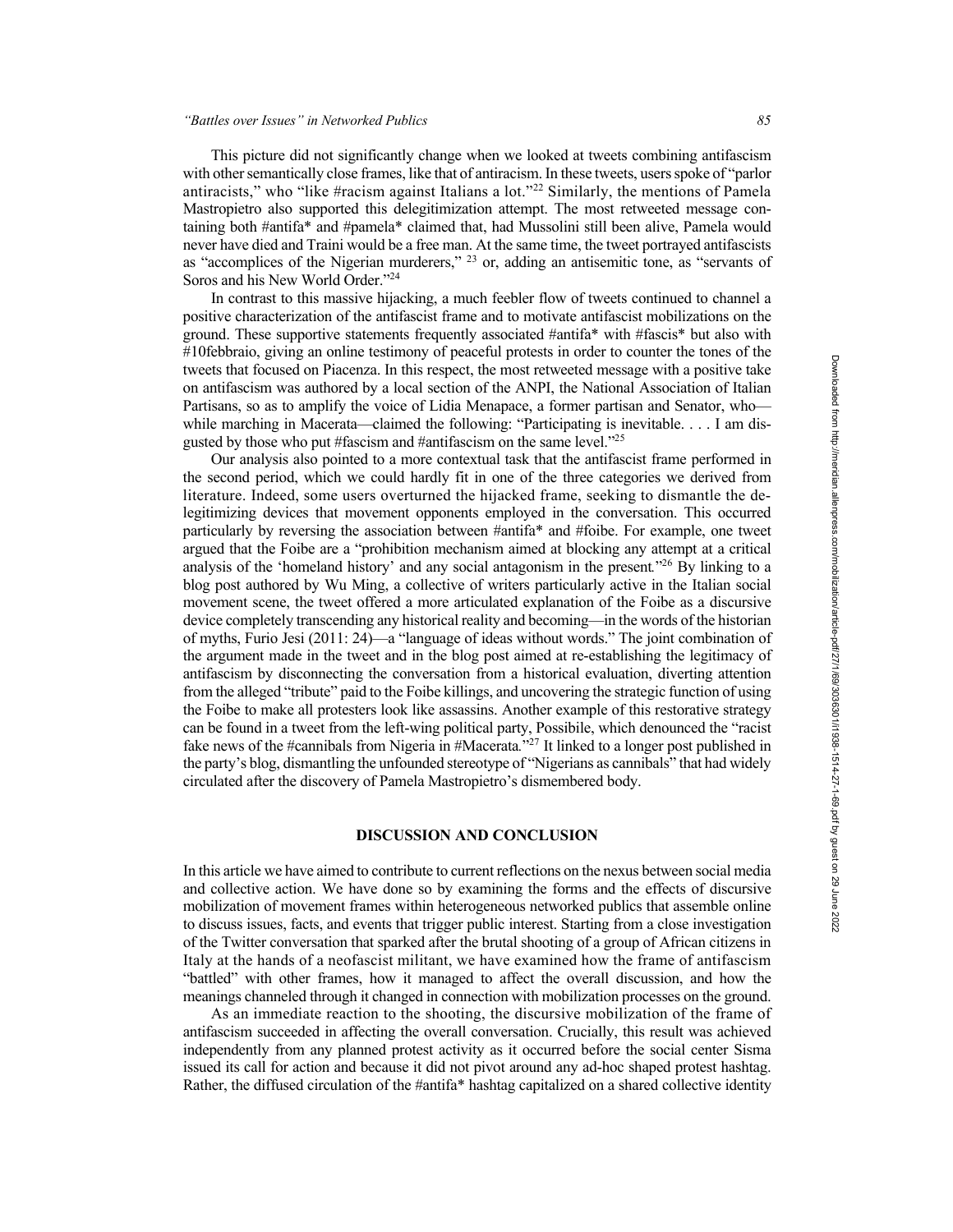and sensibility that the antifascist movement has nurtured over time; while the networking and framing potentials inbuilt within hashtags offered a unique leverage to reactivate and put this identity back into play.

Our results confirm and, at the same time, better specify current reflections on the added value of digital discursive dynamics for contemporary collective endeavors. Even when detached from organized protest activities and carried out in the space of everyday networked publics, acts of contentious communication do indeed hold the potential to expand the spaces as much as the modalities of collective actions. A diffused and personalized adoption of the antifascist frame shortly after the shooting amplified the action terrain of the antifascist movement beyond its rootedness in offline actions, enriched its action repertoire with practices of hashtag activism, and allowed a whole set of individual and collective actors to engage with it in flexible ways.

Moreover, our findings suggest that the widespread and loose nature of frame mobilization within networked publics also affects social movements' collective identities, both reinforcing and reshaping them. Injected with the #antifa\* hashtags, tweets by antifascist organizations, activists, but also concerned citizens contributed to politicize the overall conversation on the shooting along the lines of a deep-rooted fight against a never-dormant fascism. However, networked framing dynamics pivoting around the #antifa\* hashtag did not merely strengthen an already existing collective identity. They also contributed to tune the relevance and the meaning of this movement to the specificities of the current Italian political scenario. Indeed, while rising to prominence in overt opposition to persistent fascism and racism in the country, the antifascist frame was often associated with that of antiracism. Such a collective resignification worked as a proactive push, recontextualizing the heritage of the antifascist tradition in the present and enhancing it with explicit reference to racialized inequalities and discrimination, viewed as new terrains of struggle—one that has, in fact, never been explicitly embraced by antifascist protest waves in the past.

Our study also reveals the peculiar challenges that characterize the mobilization of movement frames within networked publics as a form of online activism. While existing studies show that networked framing processes revolving around protest hashtags are not devoid of conflict, "battles over issues" that take place within broader and more heterogeneous publics seem to entail even higher levels of antagonism. Within networked publics, frame competition dynamics are magnified, as is the risk that movement frames remain invisible. Admittedly, the activation of the antifascist frame shortly after the shooting caused no more than minor divergences, rather than a radical *detournement* of the discussion. Even if antifascism-related hashtags soon rose to prominence, the whole discussion remained centered mostly on frames referring to internal political matters, and to migration and security concerns. In conjunction with protests on the ground, instead, the discursive mobilization of the antifascist frame expressed its full potential and resulted in a real overturn of the conversation, with the shooting ceasing to be a matter of internal politics and the antifascist resistance to its ideological ramifications emerging as the leading frame. Interestingly, the enhanced prominence of the antifascist frame was coupled also with a more strategic role, as it became a symbolic glue holding together all other aspects raised and discussed by users.

Our results also confirm the existence of a tight link between digital discursive dynamics and offline protests. In particular, our findings reassert the premediation effect that studies on affective publics and their networking practices have highlighted. At the same time, though, the ancillary position that antifascism-related hashtags occupy within the conversational structure during the first period also seems to suggest that, given its extremely loose and unconcerted nature, the mobilization of movement frames within networked publics on its own does not hold the same potential to expand the terms of the debate as more organized and protest-centered digital dynamics do. But while existing studies remain focused on offline protests and assess the effects that digital discourse has on them, our results clarify, instead, that offline protests can profoundly affect online dynamics. In the case we have analyzed here, they created an even more hostile environment for the circulation of movement frames and ideals.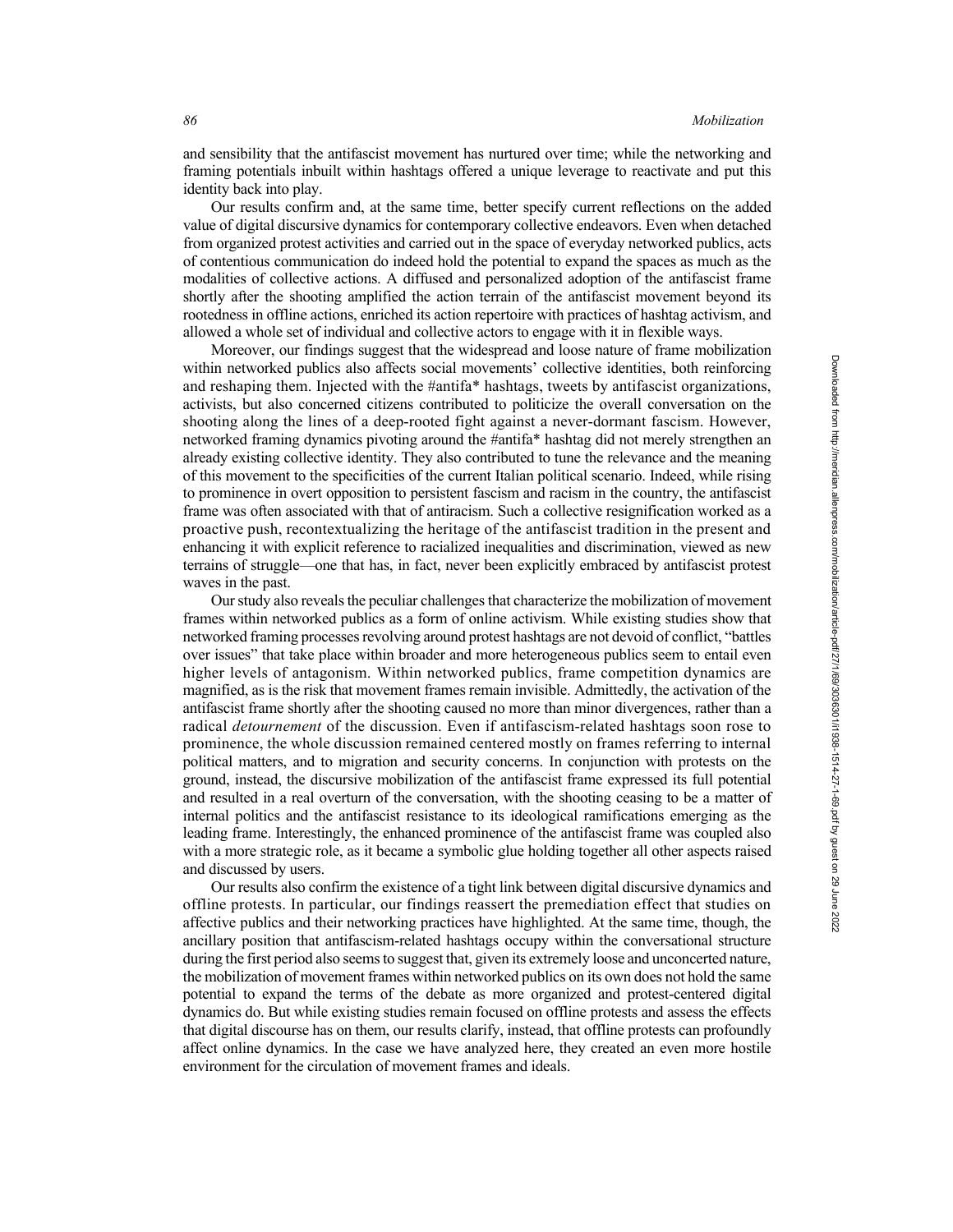The propulsive thrust generated by the offline antifascist protests did not lead to the resolution of the initial battle over the issue of the shooting but, rather, shifted the focus of this battle and made antifascism itself into the real bone of contention. Thus, at the peak of the protests, two radically opposed patterns of discursive mobilization made of antifascism the dominant frame in the debate. On the one hand, users identifying with the antifascist tradition and endorsing the marches continued the positive mobilization of the frame, with a motivational function. On the other, a wide-echoing pattern of discursive countermobilization performed by a variety of movement opponents hijacked antifascism-related hashtags and used them in a diagnostic way, so as to divert the attention from the ideological implications of the shooting and turning antifascism into the core of the problem. In the hands of movement opponents, the same hashtag associations that underpinned collective identification processes were co-opted in order to expose the contradictions that some users attributed to the antifascist struggle. At the same time, a strategic recovery of the past and, particularly, of the Foibe killings paved the way to reiterate with emphasis and gravity—the violent and hypocritical nature of the antifascist ideology. To some extent, antifascist activists and supporters attempted to resist and react to these discursive attacks by seeking to dismantle delegitimizing narratives. However, in a conversation that had reduced the broader matter of the shooting and its ideological ramifications to a commentary of a few violent protests, these positive mobilization patterns did not reveal to be particularly effective in counteracting the voices of some very popular opponents who, amplified by a plethora of common users, ended up resonating louder within the networked public.

In a context in which digital media enable the active participation of a multitude of actors, the same platform features can be employed to serve multiple and often adversarial aims. As our case has demonstrated, in the course of the same discussion and within the same public, the discursive mobilization of movement frames can become an act of collective resistance or, conversely, a powerful tool to delegitimize instances of collective action.

# **NOTES**

<sup>1</sup> We obtained the retweets of every original tweet that we collected via the GET statuses/lookup endpoint of the REST API, approximately three weeks after the protests occurred on February 10. This endpoint allows complementing a list of tweet IDs by a set of updated information (e.g., retweets or favorite counts) thus bypassing operationalizations of engagement based on computations performed solely on the set of retrieved objects.

<sup>2</sup> Our semantic networks were weighted according to the number of tweets and retweets in which any combination of hashtags was found. When constructing our networks, we dropped the three anchor hashtags #macerata, #lucatraini, and #traini. As these co-occurred with the large majority of other hashtags used in the discussion, they translated into extensively connected nodes that biased the overall network structure.

<sup>3</sup> Like any other concept, antifascism can be expressed in many forms, including through the composite use of different stems and expressions. Whether or not these multiple forms and expressions require that a certain interpretation be associated with antifascism, hashtags bearing the prefix #antifa\* clearly refer to antifascism.

<sup>4</sup> A network component is defined as a maximal connected subgraph, where all nodes are connected—and therefore reachable—either directly or indirectly (Wasserman and Faust 1994: 109).

 $<sup>5</sup>$  An isolate node is a node with no connection to the network (Wasserman and Faust 1994: 128).</sup>

<sup>6</sup> The core isthe area of the semantic network that is delimited by edges with a weight that exceeds a conventional threshold *Lv* equal to the sum of the average edge weight plus one standard deviation (Pavan, Tonelli and Moretti 2017).

 $7$  Given that our semantic networks are undirected, a node's degree—that is, the number of ties in which a node is involved (Freeman 2002 [1979])—can be considered as a proxy for both density and conductivity as defined by Carley and Kaufer. Differently from their original approach, which sees consensus as the property of a node derived from edge weight, we opted for weighted degree to maintain a twofold focus on the structural position of the node and on edge weight. Thus, the main frames in our networks are hashtags with a degree  $d(n_i)$  ( $d + 1SD$ ), with  $d$  equal to the mean node degree; and with a  $d(n_{iw}) \geq d_w$  with  $d_w$  equal to mean weighted degree.

 $8$  An ego network is a network that centers on a specific actor (ego). It involves the nodes it connects to (alters) and the ties among all these actors (Borgatti, Everett and Johnson 2013). To reduce the variability of linguistic forms that flow from Italian, we reduced all hashtags in these ego networks to stems and merged the original edges weights. For example, we reduced #antifascista, #antifascismo, #antifa, and #antifascisti to the same node, namely #antifa\*, and connected it to the rest of the network via the merged set of original edges.

<sup>9</sup> A clique is a "maximal complete subgraph of three or more nodes. It consists of a subset of nodes all of which are adjacent to each other and there are no other nodes that are also adjacent to all of the members of a clique" (Wasserman and Faust 1994: 254).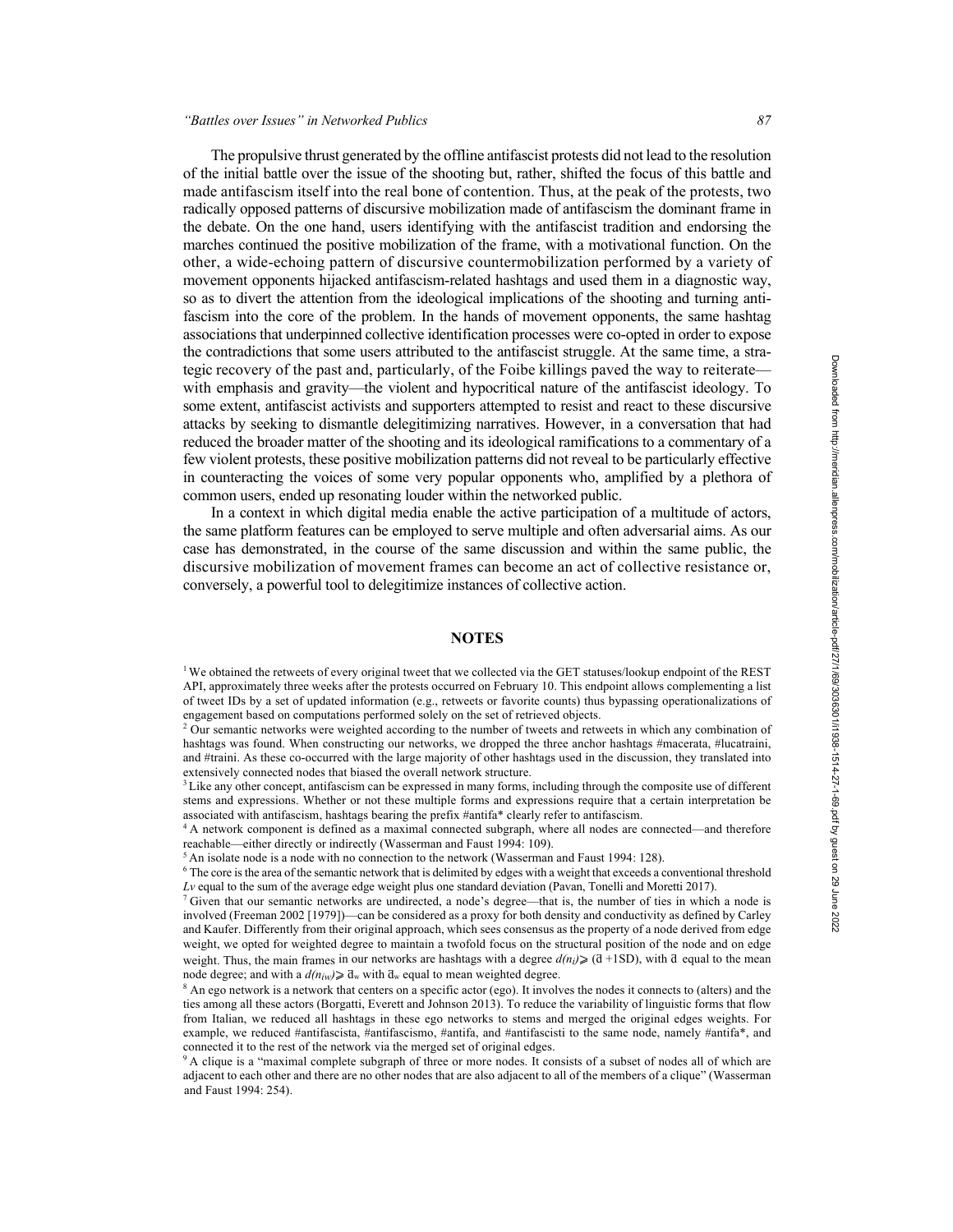$10$  Connections are retained in the image matrix if the density of exchanges between blocks is higher than the density of the network core.

- $11$  https://twitter.com/twitter/status/961516512019402752
- <sup>12</sup> https://twitter.com/twitter/status/959781450739539968
- <sup>13</sup> https://twitter.com/twitter/status/961378103149977600
- <sup>14</sup> https://twitter.com/twitter/status/960513385795383296 <sup>15</sup> https://twitter.com/twitter/status/961960351955914753
- <sup>16</sup> https://twitter.com/twitter/status/962390820363079681
- <sup>17</sup> https://twitter.com/twitter/status/962599142878072832
- <sup>18</sup> https://twitter.com/twitter/status/962397319948832769
- <sup>19</sup> https://twitter.com/twitter/status/962667064853921792
- <sup>20</sup> https://twitter.com/twitter/status/962349840389890048
- <sup>21</sup> https://twitter.com/twitter/status/963375583894876162
- <sup>22</sup> https://twitter.com/twitter/status/962398195656642565
- <sup>23</sup> https://twitter.com/twitter/status/962565591642058752
- <sup>24</sup> https://twitter.com/twitter/status/964424148905676801
- <sup>25</sup> https://twitter.com/twitter/status/962254412935770112
- <sup>26</sup> https://twitter.com/twitter/status/962815971042963457
- <sup>27</sup> https://twitter.com/twitter/status/963709336894701569

### **REFERENCES**

- Anduiza, Eva, Cristancho, Camilo, and José M. Sabucedo. 2014. "Mobilization through Online Social Networks: The Political Protest of the Indignados in Spain." *Information, Communication & Society*, 17(6): 750-764.
- Bastos, Marco T., Mercea, Dan and Arthur Charpentier. 2015. "Tents, Tweets, and Events: The Interplay Between Ongoing Protests and Social Media." *Journal of Communication* 65: 320-350.
- Bastos, Marco T., Recuero, Raquel and Gabriela Zago. 2014. "Taking Tweets to the Streets: A Spatial Analysis of the Vinegar Protests in Brazil." *First Monday* 19(3). doi: 10.5210/fm.v19i3.5227.
- Benford, Robert D. 1993. "Frame Disputes within the Nuclear Disarmament Movement." *Social Forces* 71(3): 677-701.
- Benford, Robert D., and Snow, David A. 2000. "Framing Processes and Social Movements: An Overview and Assessment." *Annual Review of Sociology* 26: 611-639.
- Bennett, Lance W., and Alexandra Segerberg 2014. "Three Patterns of Power in Technology-Enabled Communication." *Mobilization: An International Quarterly* 19(4): 421-440.
- Bennett, Lance W. and Alexandra Segerberg 2013. *The Logic of Connective Action: Digital Media and the Personalization of Contentious Politics*. Cambridge: Cambridge University Press.
- Bennett, Lance W., Segerberg, Alexandra and Shawn Walker 2014. "Organization in the crowd: peer production in large-scale networked protests." *Information, Communication & Society* 17(2): 232-260.
- Borgatti, Steve P., Everett, Martin G., and Jeffrey C. Johnson 2013. *Analyzing Social Networks*. Thousand Oaks, CA: Sage Publications.
- boyd, danah 2010. "Social Network Sites as Networked Publics: Affordances, Dynamics, and Implications." Pp 39-59 in *Networked Self: Identity, Community, and Culture on Social Network Sites*, Zizi Papacharissi, ed. New York and London: Routledge.
- Bruns, Axel, and Tim Highfield 2016. "Is Habermas on Twitter? Social Media and the Public Sphere." Pp. 56-73 in *The Routledge Companion to Social Media and Politics*, Axel Bruns, Gunn Enli, Eli Skogerbo, Anders O. Larsson, and Christian Christensen, eds. New York: Routledge.

Cammaerts, Bart. 2018. *The Circulation of Anti-Austerity Protest*. Basingstoke, UK: Palgrave Macmillan.

- Carley, Kathleen M., and David S. Kaufer 1993. "Semantic Connectivity: An Approach for Analyzing Symbols in Semantic Networks." *Communication Theory* 3(3): 183-213.
- Crossley, Alison D. 2015. "Facebook Feminism: Social Media, Blogs, and New Technologies of Contemporary U.S. Feminism." *Mobilization: An International Quarterly* 20(2): 253–268.
- Diani, Mario. 2003. "Networks and Social Movements: A Research Programme." Pp. 299-318 in Mario Diani and Doug McAdam, eds., *Social Movements and Networks: Relational Approaches to Collective Action*. Oxford: Oxford University Press.
- Diesner, Jana, and Kathleen M. Carley 2011. "Semantic Networks." Pp. 766-769 in *Encyclopedia of Social Networking*, George Barnett, ed. Thousand Oaks, CA: Sage Publications.
- Earl, Jennifer, and Katrina Kimport 2011. *Digitally Enabled Social Change: Activism in the Internet Age*. Cambridge, MA: MIT Press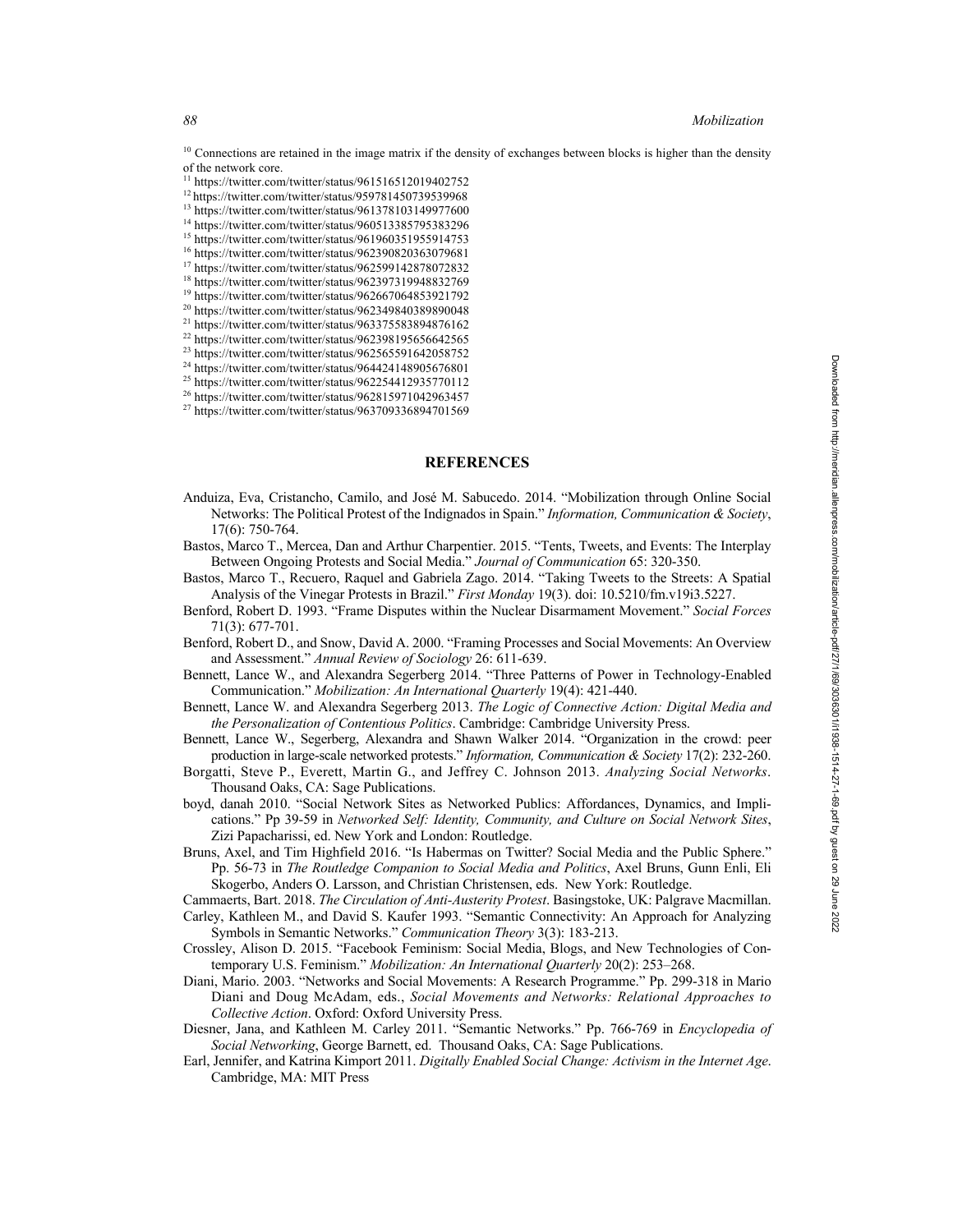- Fenton, Natalie, and John Downey 2003. "Counter Public Spheres and Global Modernity." *Javnost—The Public* 10(1): 15-32.
- Ferree, Myra M., Gamson, William A., Gerhards, Jürgen and Dieter Rucht 2002. *Shaping Abortion Discourse. Democracy and the Public Sphere in Germany and the United States*. New York: Cambridge University Press.
- Fisher, Dana R., Dow, Dawn M. and Rashwan Ray 2017. "Intersectionality Takes It to the Streets: Mobilizing Across Diverse Interests for the Women's March." *Science Advances* 3(9): 1-8.
- Freeman, Linton C. 2002 [1979]. "Centrality in Social Networks: Conceptual Clarifications." Pp. 238-263 in *Social Networks: Critical Concepts in Sociology (Vol. I)*, edited by John Scott. New York: Routledge.
- Gaby, Sarah, and Neal Caren 2012. "Occupy Online: How Cute Old Men and Malcolm X Recruited 400,000 US Users to OWS on Facebook." *Social Movement Studies* 11(3-4): 367-374.
- Gerbaudo, Paolo. 2016. "Rousing the Facebook Crowd: Digital Enthusiasm and Emotional Contagion in the 2011 Protests in Egypt and Spain." *International Journal of Communication* 10(2): 254–273.
- Gerbaudo, Paolo, and Emiliano Treré. 2015. "In Search of the 'We' of Social Aedia activism: Introduction to the Special Issue on Social Media and Protest Identities." *Information, Communication & Society*, 18(8): 865-871.
- Giuliani, Gaia 2018. *Race, Nation and Gender in Modern Italy. Intersectional Representations in Visual Culture*. Balingstoke, UK: Palgrave Macmillan.
- González-Bailón, Sandra, Borge Holthoefer, Javier, and Yamir Moreno 2013. "Broadcasters and Hidden Influentials in Online Protest Diffusion." *American Behavioral Scientist* 57(7): 943–965.
- González-Bailón, Sandra, Borge Holthoefer, Javier, Rivero, Alejandro and Yamir Moreno 2011. "The Dynamics of Protest Recruitment through an Online Network." *Scientific Reports* 1(197):1-7.
- Halpern, Daniel, Sebàstian Valenzuela, and James E. Katz. 2017. "We Face, I Tweet: How Different Social Media Influence Political Participation through Collective and Internal Efficacy." *Journal of Computer-Mediated Communication* 22(6): 320–336.
- Hanna, Alexander 2013. "Computer-Aided Content Analysis of Digitally Enabled Movements." *Mobilization: An International Quarterly* 18(4): 367–388.
- Harlow, Summer. 2011. "Social Media and Social Movements: Facebook and an Online Guatemalan Justice Movement that Moved Offline." *New Media & Society* 14(2): 225–243.
- Jackson, Sarah J., Moya Bailey, and Brooke Foucault Welles 2020. *#HashtagActivism. Networks of Race and Gender Justice*. Cambridge, MA: MIT Press.
- Jesi, Furio. 2011. *Cultura di destra*. Roma: Nottetempo.
- Jungherr, Andreas, and Pascal Jürgens. 2014. "Stuttgart's Black Thursday on Twitter: Mapping Political Protests with Social Media Data." Pp. 154-196 in *Analysing Social Media Data and Web Networks*, edited by Marta Cantijoch, Rachel Gibson and Stephen Ward. Balingstoke, UK: Palgrave Macmillan.
- Mansbridge, Jane, and Flaster, Katherine 2007. "The Cultural Politics of Everyday Discourse: The Case of 'Male Chauvinist'." *Critical Sociology* 33(4): 627–660.
- Marchetti, Rita, and Diego Ceccobelli 2015. "Twitter and Television in a Hybrid Media System: The 2013 Italian Election Campaign." *Journalism Practice* 10(5): 626-644.
- Mattoni, Alice. 2013. "Repertoires of Communication in Social Movement Processes." Pp. 39-56 in *Mediation and Protest Movements*, edited by Bart Cammaerts, Alice Mattoni, and Patrick McCurdy. Bristol: Intellect Press.
- McAdam, Doug, Sidney Tarrow, and Charles Tilly 2001. *Dynamics of Contention*. New York: Cambridge University Press.
- Meraz, Sharon, and Zizi Papacharissi. 2013. "Networked Gatekeeping and Networked Framing on #Egypt." *International Journal of Press/Politics* 18(2): 138-166.
- Mercea, Dan. 2018. "Transnational Activism in Support of National Protest: Questions of Identity and Organization." *Global Networks* 18(4): 543–563.
- Mercea, Dan, Duygu Karatas, and Marco T. Bastos. 2018. "Persistent Activist Communication in Occupy Gezi." *Sociology* 52(5): 915-933.
- Milan, Stefania. 2015. "From social movements to cloud protesting: the evol(ution of collective identity." *Information, Communication & Society* 18(8): 887-900.
- Passarelli, Gianluca, and Dario Tuorto. 2018. *La Lega di Salvini. Estrema destra di governo*. Bologna: Il Mulino.
- Papacharissi, Zizi. 2016. "Affective Publics and Structures of Storytelling: Sentiment, Events and Mediality." *Information, Communication & Society* 19(3): 307-324.